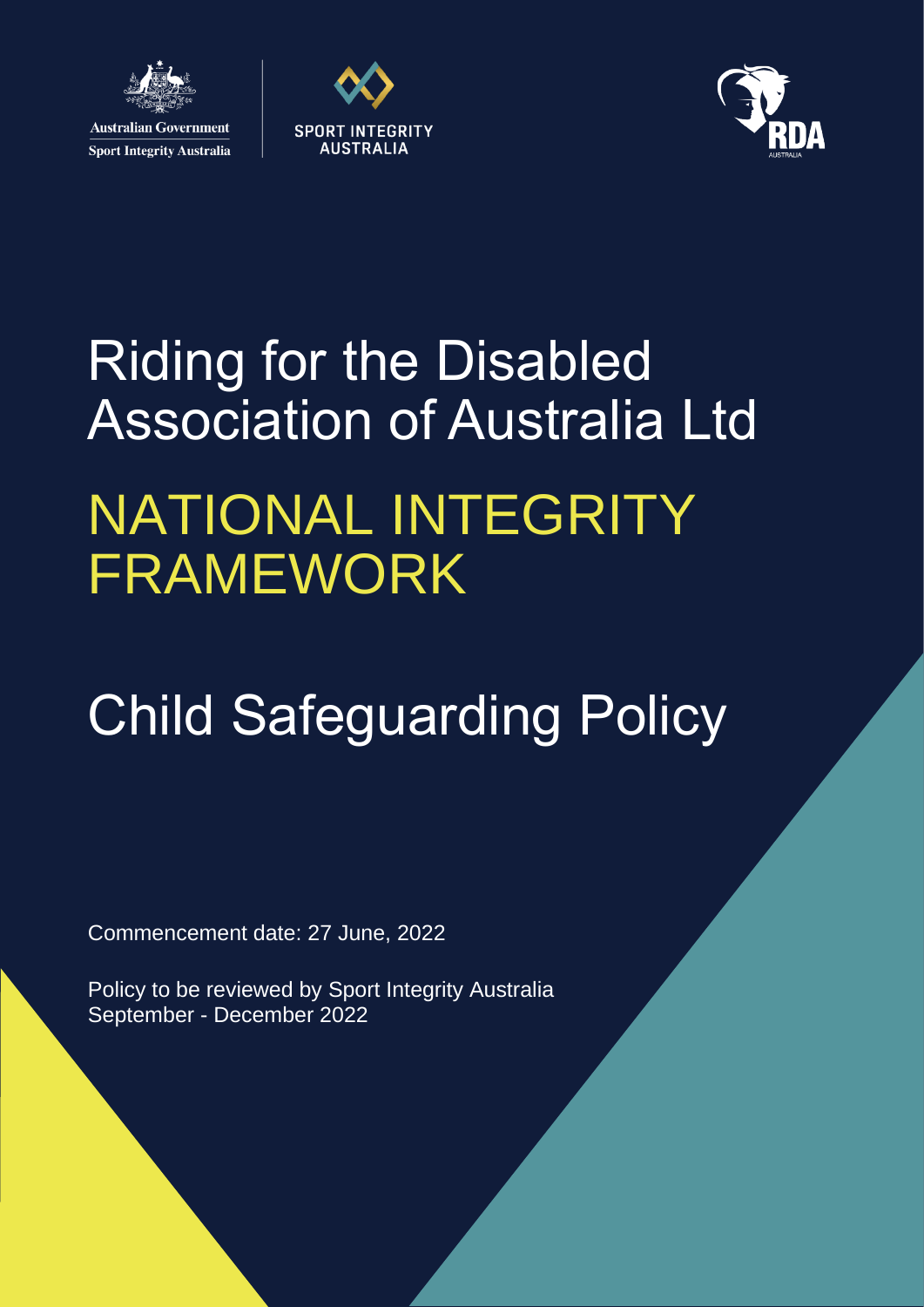

# **TABLE OF CONTENTS**

| 1.                                                            | <b>Definitions</b>                                        | $\mathbf{2}$   |
|---------------------------------------------------------------|-----------------------------------------------------------|----------------|
| 2.                                                            | <b>Jurisdiction</b>                                       | 4              |
| 2.1                                                           | Who this Policy applies to                                | 4              |
| 2.2                                                           | When this Policy applies                                  | 4              |
| 3.                                                            | <b>Requirements of Relevant Persons and Organisations</b> | 4              |
| 3.1                                                           | Requirements of Relevant Persons                          | 4              |
| 3.2                                                           | Requirements of Relevant Organisations                    | 4              |
| 4.                                                            | <b>Prohibited Conduct</b>                                 | 5              |
| 4.1                                                           | <b>Prohibited Conduct</b>                                 | 5              |
| 5.                                                            | <b>Reporting</b>                                          | 5              |
| 6.                                                            | <b>Complaints, Disputes &amp; Discipline Policy</b>       | 5              |
| 7.                                                            | <b>National Integrity Framework</b>                       | 5              |
| <b>SCHEDULE 1 - Child Abuse Definitions</b>                   |                                                           | 6              |
| <b>Annexure A: Responding to Child Abuse Allegations</b>      |                                                           | $\overline{7}$ |
| <b>Annexure B: Child Safe Commitment &amp; Practices</b>      |                                                           | 8              |
|                                                               | <b>Annexure C: Recruitment &amp; Screening</b>            | 14             |
| Appendix 1: Child-Related Position Assessment                 |                                                           | 16             |
| Appendix 2: Interview Requirements and Sample Questions       |                                                           | 17             |
| Appendix 3: Reference Check Requirements and Sample Questions |                                                           | 18             |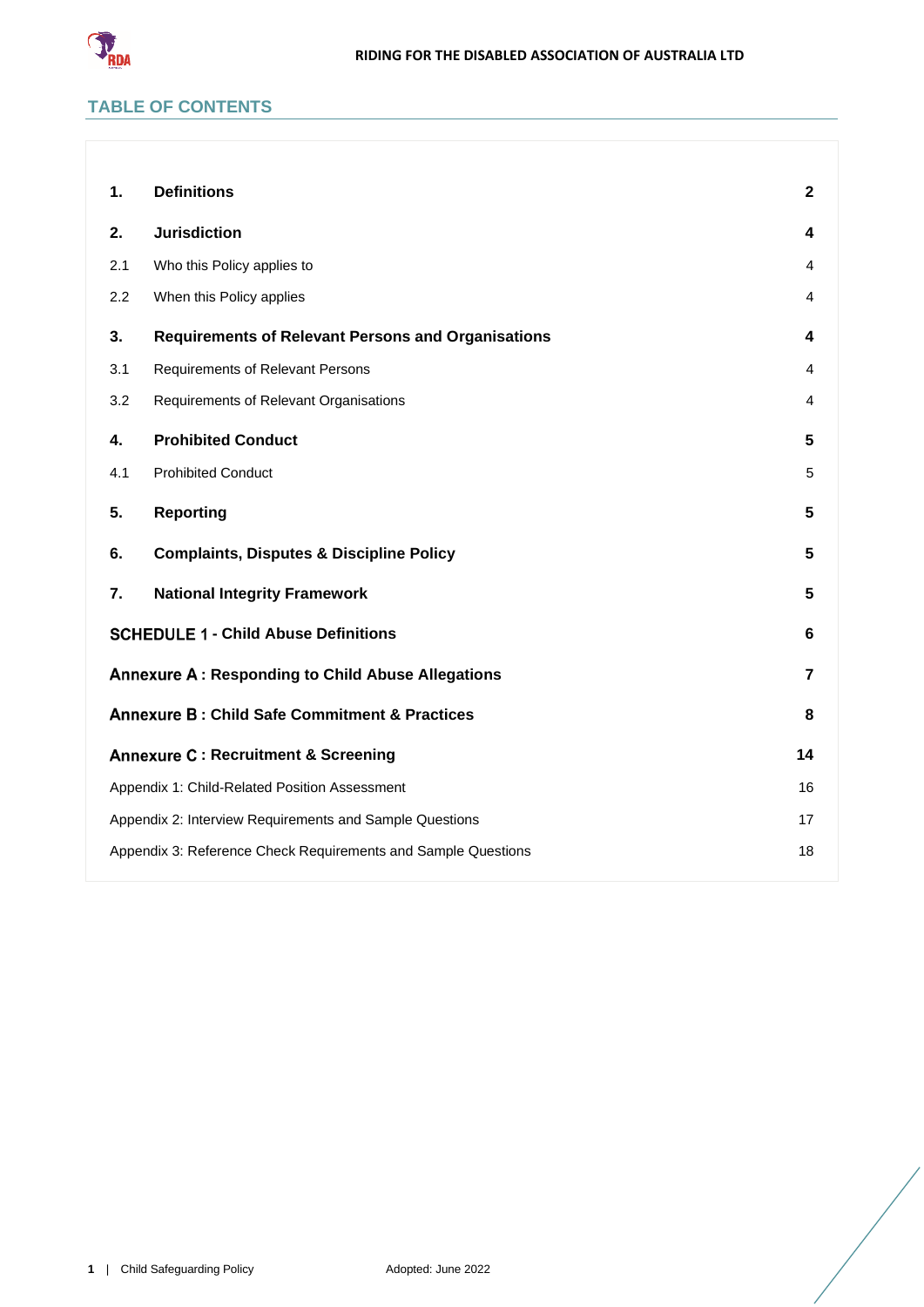

### **SUMMARY**

Riding for the Disabled) has a zero-tolerance policy to child abuse and neglect in any form.

Riding for the Disabled Association of Australia (RDAA) is committed to safeguarding and promoting the welfare of Children in Riding for the Disabled by providing a safe and inclusive environment and by ensuring that everyone involved in Riding for the Disabled is educated and informed of their responsibilities to protect and look after Children.

All Children have the right to feel safe and protected from all forms of abuse, harm, and neglect. Children have the right to take part in sport in a safe, positive, and enjoyable environment.

RDAA aims to create and maintain an inclusive, child-safe environment that is understood, endorsed, implemented, and adhered to by everyone involved in Riding for the Disabled.

This Policy is part of RDAA's proactive and preventative approach to upholding its commitment to the safety, wellbeing, participation, and empowerment of all Children who access Riding for the Disabled.

This Policy seeks to ensure that everyone involved in Riding for the Disabled is aware of their rights and responsibilities in relation to Children. This Policy sets out the standards of behaviour expected of those involved in Riding for the Disabled and the behaviours that are not acceptable ('Prohibited Conduct').

This Policy imposes obligations on RDAA and Riding for the Disabled Organisations in relation to responding to allegations of Prohibited Conduct, including by reporting suspected Child Abuse to the appropriate authorities, and to implementing a commitment to child safety and child-safe practices, including recruitment and screening of staff and volunteers.

# <span id="page-2-0"></span>**1. Definitions**

Defined terms not otherwise defined in this Policy have been defined in and have the meaning given to them, in the National Integrity Framework. In this Policy, the following words have the corresponding meaning:

**Abuse** means any type of abuse (including physical, emotional, psychological, sexual, and inappropriate use of power) that has caused, is causing or is likely to cause harm to a person's wellbeing, whether in person or as the result of a publication viewable by any other person by any means.<sup>1</sup>

**Australian Child Protection Legislation** means all state/territory child protection legislation as amended from time to time, a summary of which is available [here.](https://aifs.gov.au/cfca/publications/australian-child-protection-legislation)

**Bullying** means a person or group of people repeatedly and intentionally using words or actions, or the inappropriate use of power, against someone or a group of people to cause distress and risk to their wellbeing.<sup>2</sup>

**Child** or **Children** means a child or young person, or two or more children or young persons, who is or are under the age of 18 years.

**Child Abuse** has the meaning given to it in Schedule 1 and includes the following as outlined in that Schedule:

- (a) Physical Abuse
- (b) Emotional or Psychological Abuse
- (c) Sexual Abuse
- (d) Neglect

 $\overline{\phantom{a}}$ 

(e) Exposure to Family Violence.

**Child Safe Commitment** refers to Relevant Organisations' commitment to child safety in Riding for the Disabled, as outlined in Annexure B.

<sup>1</sup> Refer to Schedule 1 of the Member Protection Policy for examples of behaviour that may constitute Abuse.

<sup>&</sup>lt;sup>2</sup> Refer to Schedule 1 of the Member Protection Policy for examples of behaviour that may constitute Bullying.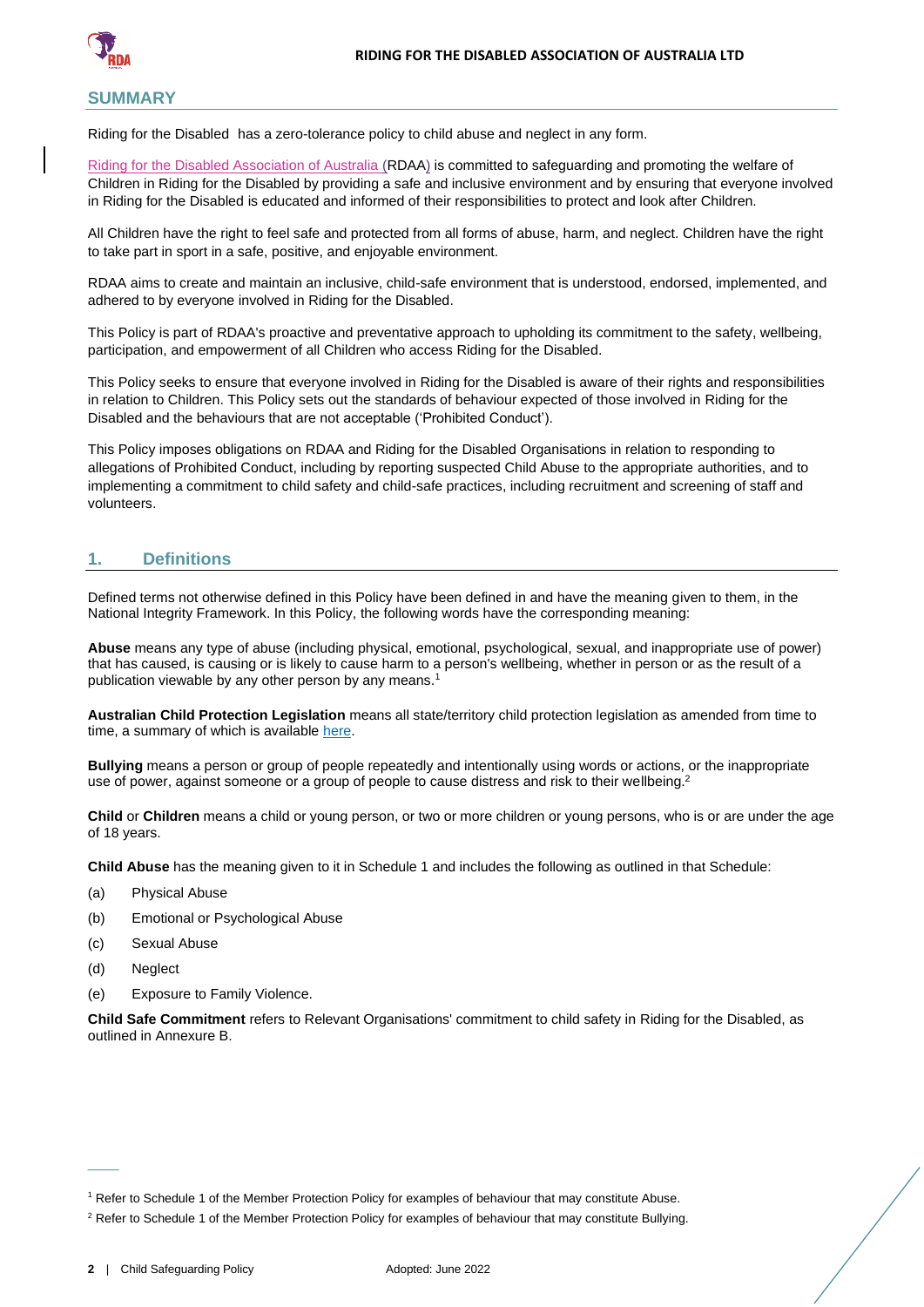

**Child Safe Practices** refer to the child safety requirements and practices adopted and implemented by Relevant Organisations to help ensure the safety of Children participating in a Riding for the Disabled Activity as outlined in Annexure B.

**Grooming** refers to the process by which an adult establishes a trusting relationship with a child and those associated with the child's care and [wellbeing,](https://www.kidspot.com.au/lifestyle/entertainment/celebrity-news/blue-wiggle-says-he-caught-viral-meningitis-from-kids-at-concerts/news-story/57c5b6c145dc8eb7e8e278da61653ae1) to create an environment in which abuse can occur.

**Harassment** means any type of behaviour towards a person that they do not want and that is offensive, abusive, belittling or threatening and is reasonably likely to cause harm to the person who is the subject of the harassment.<sup>3</sup>

**Misconduct with a Child** means any behaviour involving a Child that is objectively age inappropriate and/or places the Child at risk of harm.

**MPP** means the Member Protection Policy of RDAA.

**Policy** means this Child Safeguarding Policy including any schedules and annexures.

**Prohibited Conduct** means conduct in breach of clause [4](#page-5-0) of this Policy.

**Recruitment & Screening** means the child safety recruitment and screening requirements adopted and implemented by Relevant Organisations to help ensure the safety of Children participating in Riding for the Disabled, as outlined in Annexure C.

#### Sexual Misconduct means<sup>4</sup>:

- (f) Sexual Harassment, which is any unwanted or unwelcome sexual behaviour where a reasonable person would anticipate the possibility that the person being harassed would feel offended, humiliated, or intimidated; and
- (g) Sexual Offences, which include any criminal offence involving sexual activity or actions of indecency.

#### **Unlawful Discrimination** includes:

- (a) Direct Discrimination, when a person or group of people is treated less favourably than another person or group, because of a personal characteristic; and
- (b) Indirect Discrimination, when an unreasonable rule or policy applies to everyone but has the effect of disadvantaging some people because of a personal characteristic they share, where such personal characteristic is protected by applicable anti-discrimination legislation.<sup>5</sup>

**Victimisation** means subjecting a person, or threatening to subject a person, to any unfair treatment because the person has made, or intends to pursue their right to make, a complaint or lawful disclosure, including under applicable legislation or this Policy, or for supporting another person to take such action.<sup>6</sup>

**Vilification** means a public act, conduct or behaviour that incites hatred, serious contempt for, or revulsion or severe ridicule of, a person or group of people because of a particular characteristic they hold, as covered by applicable legislation, including their race or religion, or homosexuality, transgender, or HIV/AIDS status.<sup>7</sup>

**WWCC** means a 'Working with Children Check' (however named) under the applicable legislation of a state or territory, a summary of which is availabl[e here.](https://aifs.gov.au/cfca/publications/pre-employment-screening-working-children-checks-and-police-checks/part-b-state-and)

 $\overline{\phantom{a}}$ 

<sup>&</sup>lt;sup>3</sup> Refer to Schedule 1 of the Member Protection Policy for examples of behaviour that may constitute Harassment.

<sup>4</sup> Refer to Schedule 1 of the Member Protection Policy for examples of behaviour that may constitute Sexual Misconduct.

<sup>5</sup> Refer to Schedule 1 of the Member Protection Policy for examples of behaviour that may constitute Unlawful Discrimination.

<sup>&</sup>lt;sup>6</sup> Refer to Schedule 1 of the Member Protection Policy for examples of behaviour that may constitute Victimisation.

<sup>&</sup>lt;sup>7</sup> Refer to Schedule 1 of the Member Protection Policy for examples of behaviour that may constitute Vilification.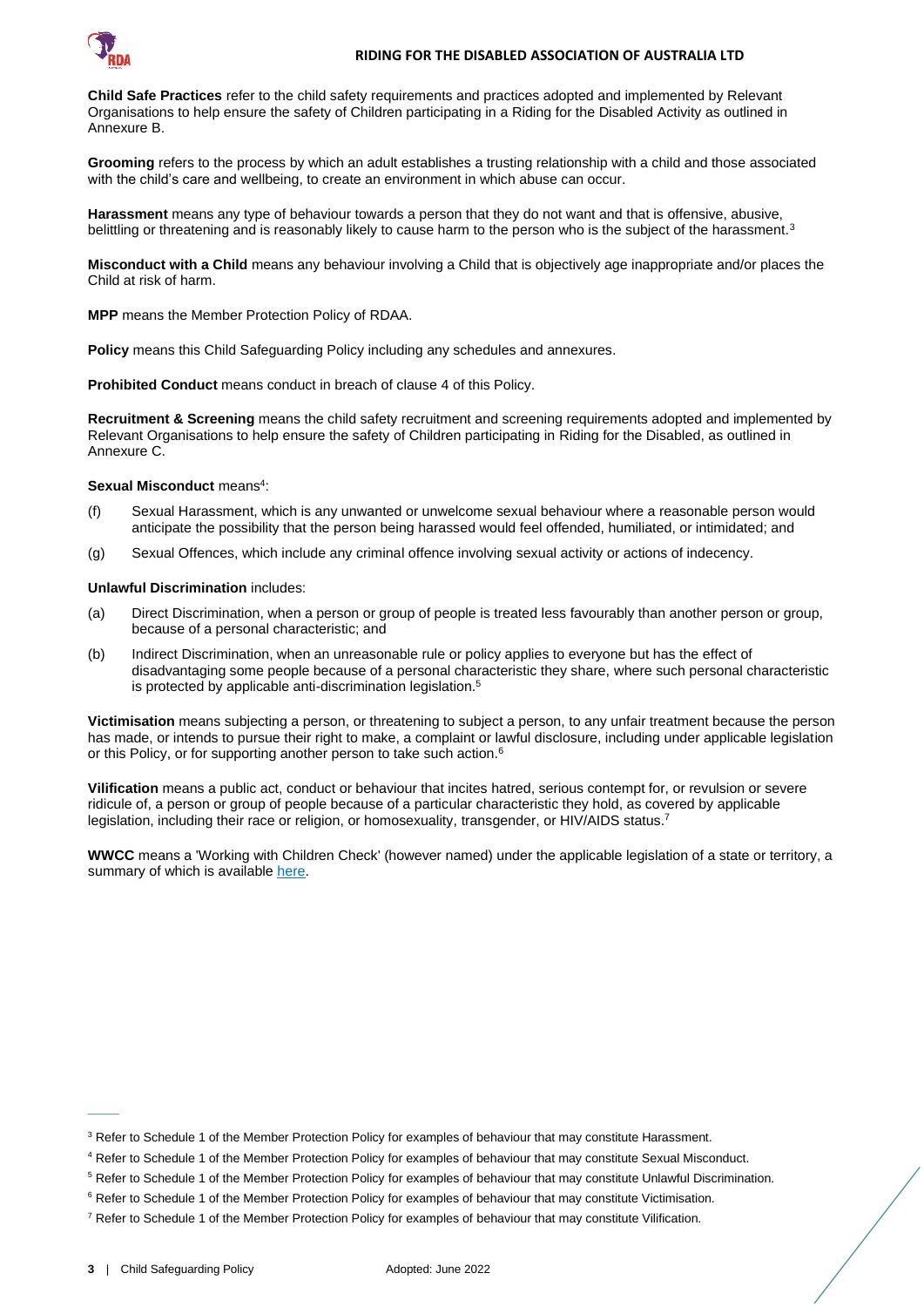

# <span id="page-4-0"></span>**2. Jurisdiction**

#### <span id="page-4-1"></span>**2.1 Who this Policy applies to**

This Policy applies to:

- (a) Relevant Persons; and
- (b) Relevant Organisations.

#### <span id="page-4-2"></span>**2.2 When this Policy applies**

- (a) All Relevant Persons and Relevant Organisations to which this Policy applies must comply with this Policy (at all times whilst they are a Relevant Person or Relevant Organisation), including:
	- (i) in relation to any dealings, they have with a Child arising from the Relevant Person's, Relevant Organisation's, or the Child's involvement in any capacity with Riding for the Disabled.
	- (ii) in relation to any dealings in relation to a Child that they might have with a Relevant Organisation or their staff, contractors, and representatives;
	- (iii) when dealing with a Child or other Relevant Person or Relevant Organisation in their capacity as a Relevant Person or Relevant Organisation; and
	- (iv) in relation to their Membership or standing as a Relevant Person or Relevant Organisation in general.
- (b) The following is not within the scope of this Policy:
	- (i) interactions involving a Relevant Person and a Child where there is no direct or indirect link to Riding for the Disabled or a Relevant Organisation.<sup>8</sup>.

#### <span id="page-4-3"></span>**3. Requirements of Relevant Persons and Organisations**

## <span id="page-4-4"></span>**3.1 Requirements of Relevant Persons**

Relevant Persons must always:

- (a) comply with the requirements of Responding to Child Abuse Allegations in Annexure A;
- (b) comply with the Child Safe Practices as set out in Annexure B;
- (c) report any concerns or allegations of Prohibited Conduct involving any Relevant Person or Relevant Organisation;
- (d) provide true and accurate information during Recruitment & Screening;
- (e) comply with all obligations that they are subject to under the Australian Child Protection Legislation; and
- (f) comply with all legislative obligations that they are subject to in relation to reporting of suspected Child Abuse or a WWCC<sup>9</sup>.

#### <span id="page-4-6"></span><span id="page-4-5"></span>**3.2 Requirements of Relevant Organisations**

Relevant Organisations must:

- (a) adopt, implement, and comply with the:
	- (i) Child Safe Commitment;
	- (ii) Child Safe Practices; and
	- (iii) Recruitment & Screening,

including reviewing and amending those requirements from time to time;

- <span id="page-4-7"></span>(b) comply with the 'Responding to Child Abuse Allegations' in Annexure A;
- (c) use best efforts to assist Relevant Persons to fulfil their responsibilities under this Policy;

 $\overline{\phantom{a}}$ 

<sup>&</sup>lt;sup>8</sup> Such as pre-existing personal or family relationships.

<sup>&</sup>lt;sup>9</sup> Child Family Community Australia Working with Children Checks & Police Checks Resource Sheet [website.](https://aifs.gov.au/cfca/publications/pre-employment-screening-working-children-checks-and-police-checks/part-b-state-and)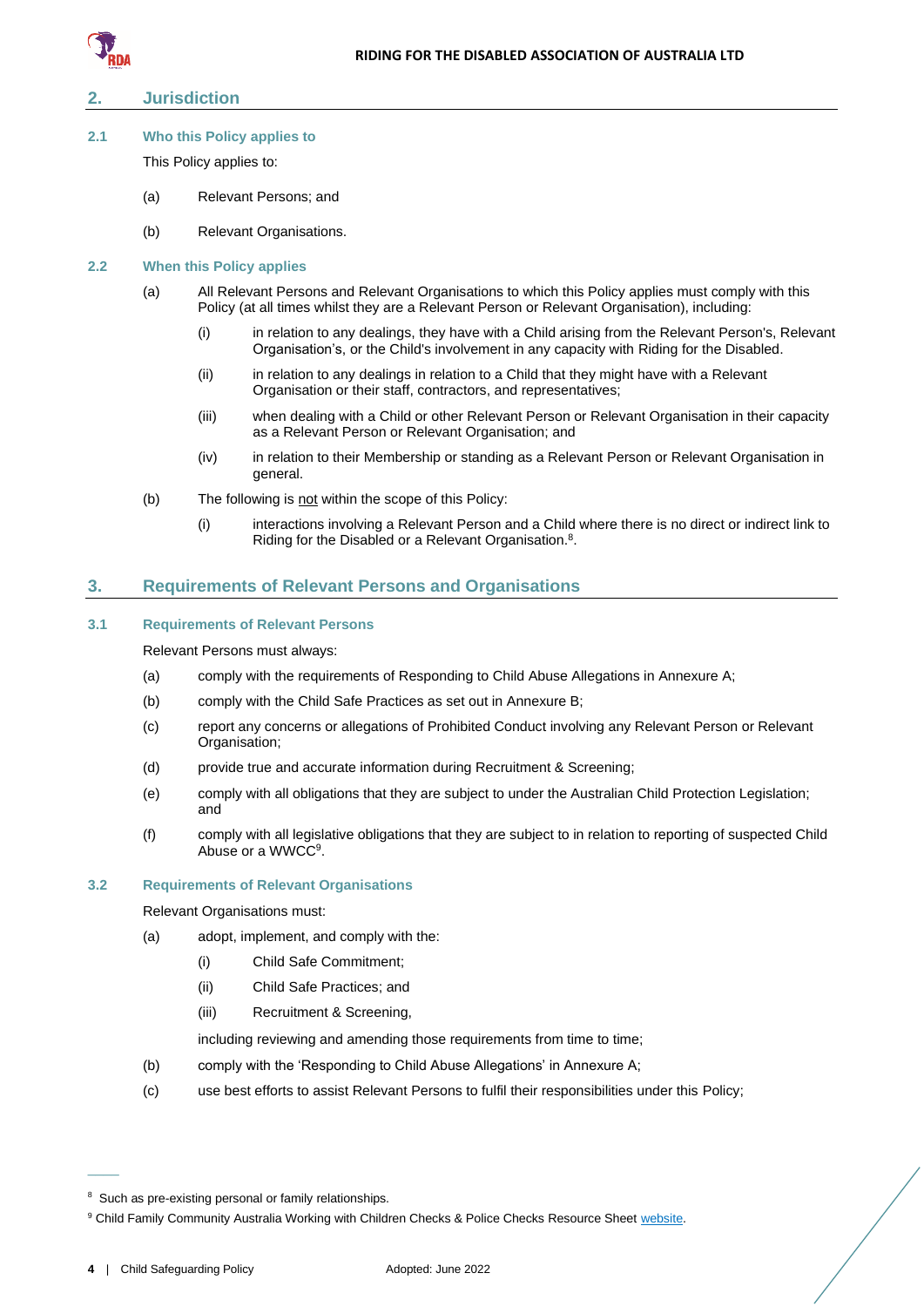

- (d) recognise any Sanction imposed under this Policy; and
- (e) take all necessary steps to:
	- (i) enforce any Sanction imposed under this Policy and the Complaints, Disputes & Discipline Policy; and
	- (ii) procure compliance with the 'Responding to Child Abuse Allegations' in Annexure A.

# <span id="page-5-5"></span><span id="page-5-0"></span>**4. Prohibited Conduct**

#### <span id="page-5-6"></span><span id="page-5-1"></span>**4.1 Prohibited Conduct**

A Relevant Person or Relevant Organisation commits a breach of this Policy when:

- (a) they, either alone or in conjunction with another or others, engage in any of the following conduct against, or in relation to, a Child or Children in the circumstances outlined in clause [2.2.:](#page-4-2)
	- (i) Child Abuse;
	- (ii) Grooming;
	- (iii) Misconduct with a Child;
	- (iv) request or infer that the Child keep any communication secret from their parents, guardian, carer, or other Relevant Person such as a coach or administrator, or Relevant Organisation;
	- (v) supply alcohol, or drugs (including tobacco) to a Child;
	- (vi) supply medicines, except when permitted by law or with the consent of the parent, guardian, or carer of the Child and under a valid prescription for that Child and at the prescribed dosage; or
	- (vii) commit any act that would constitute Prohibited Conduct under the Member Protection Policy;
- <span id="page-5-7"></span>(b) there is a breach of a requirement imposed under claus[e 3.1,](#page-4-4) or sub-clauses  $3.2(a)$ ,  $3.2(b)$  or  $3.2(e)(ii)$ ;
- (c) they are involved in or have knowledge of and do not report a breach of clauses [4.1\(a\)](#page-5-6) or [4.1\(b\);](#page-5-7) or
- (d) they have engaged in an attempt to breach sub-clauses  $4.1(a)$  (i), (iii), (iii) or (v).

# <span id="page-5-2"></span>**5. Reporting**

- (a) Where a Relevant Organisation becomes aware of an Alleged Breach and the information known about that Alleged Breach is such that it would cause a reasonable person to suspect that a Child is, or is at risk of, being abused and/or neglected:
	- (i) the Relevant Organisation must comply with, and procure compliance with, the requirements of Responding to Child Abuse Allegations in Annexure A; and
	- (ii) no further action under the Complaints, Disputes and Discipline Policy in relation to that Alleged Breach, except Provisional Action or Assessment, should occur until the obligations in (i) are complied with.

# <span id="page-5-3"></span>**6. Complaints, Disputes & Discipline Policy**

The Complaints, Disputes and Discipline Policy applies to any alleged Prohibited Conduct, including reports of breaches, of this Policy.

# <span id="page-5-4"></span>**7. National Integrity Framework**

The National Integrity Framework applies to this Child Safeguarding Policy. When interpreting this Policy, any provisions inconsistent with the National Integrity Framework apply to the extent of that inconsistency.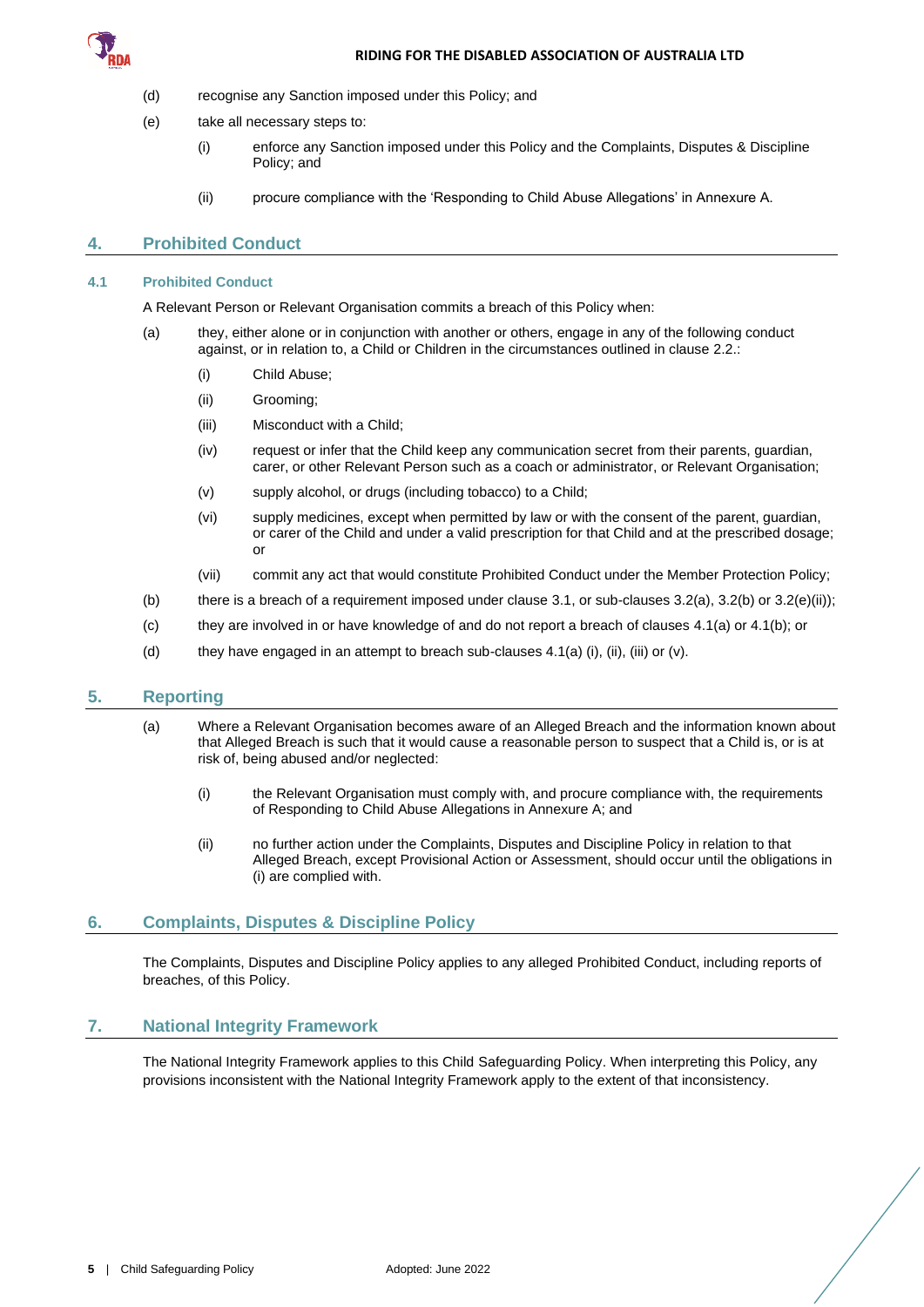

# **SCHEDULE 1- Child Abuse Definitions**

<span id="page-6-0"></span>**Child Abuse** is the mistreatment of a Child that:

- causes, is causing or is likely to cause any detrimental effect so that a Child's physical, psychological, or emotional wellbeing; or
- does, or is likely to, endanger that a Child's physical or emotional health, development, or wellbeing,

#### whether through a:

- single act, omission, or circumstance; or
- series or combination of acts, omissions, or circumstances,

and includes:

- **1. Physical Abuse** occurs when a person subjects a Child to application of physical force, which may cause injury intentionally or inadvertently as a result of physical punishment or the aggressive treatment of a Child. Physically abusive behaviour includes, but is not limited to:
	- (a) shoving, hitting, slapping, shaking, throwing, punching, biting, burning, kicking; and
	- (b) harmful training methods or overtraining where there is the potential to result in damage to a Child's physical development.
- **2. Emotional or Psychological Abuse** occurs when a Child does not receive the love, affection, or attention they need for healthy emotional, psychological, and social development or are exposed to violence/abuse against other Children or adults. Such abuse may involve:
	- (a) repeated rejection or threats to a Child;
	- (b) constant criticism, teasing, ignoring, threatening, yelling, scapegoating, ridicule, intentional exclusion, continual coldness, and rejection;
	- (c) Bullying and Harassment;
	- (d) harmful training methods or overtraining where there is the potential to result in damage to a Child's physical, intellectual, or emotional wellbeing and development.
- **3. Sexual Abuse** occurs when an adult, or a person in authority (i.e., older, or younger but more physically or intellectually developed) involves a Child in any sexual activity. A child cannot provide consent, therefore even if 'consent' is given, it still constitutes sexual abuse.

Perpetrators of sexual abuse take advantage of their power, authority, or position over the Child for their own benefit. It can include making sexual comments to a Child, kissing, touching a Child's genitals or breasts, oral sex, or intercourse with a Child.

Sexual exploitation is a form of Sexual Abuse and occurs when Children are forced into or involved in sexual activities that are then unlawfully recorded in some way, or recorded without the consent of one or more parties, or used to produce child sexual abuse material. Such material can be in the form of photographs or videos, whether published or circulated on the internet or social media. Encouraging a Child to view pornographic videos, websites, or images, or engaging a Child to participate in sexual conversations over social media or otherwise is also considered sexual exploitation.

- **4. Neglect** is the persistent failure or deliberate failure or denial to meet a Child's basic needs. Child Neglect includes the failure to provide adequate food, clothing, shelter, adequate supervision, clean water, medical attention, or supervision to the extent that the Child's health and development is or is likely to be harmed. Types of neglect include physical, medical, emotional, educational neglect and abandonment.
- **5. Exposure to Family Violence** is any abusive behaviour used by a person in a relationship to gain and maintain control over their partner or ex-partner. It can include a broad range of behaviour that causes fear and physical and/or psychological harm. If a Child is living in a household where there have been incidents of domestic violence, then they may be at risk of significant physical and/or psychological harm.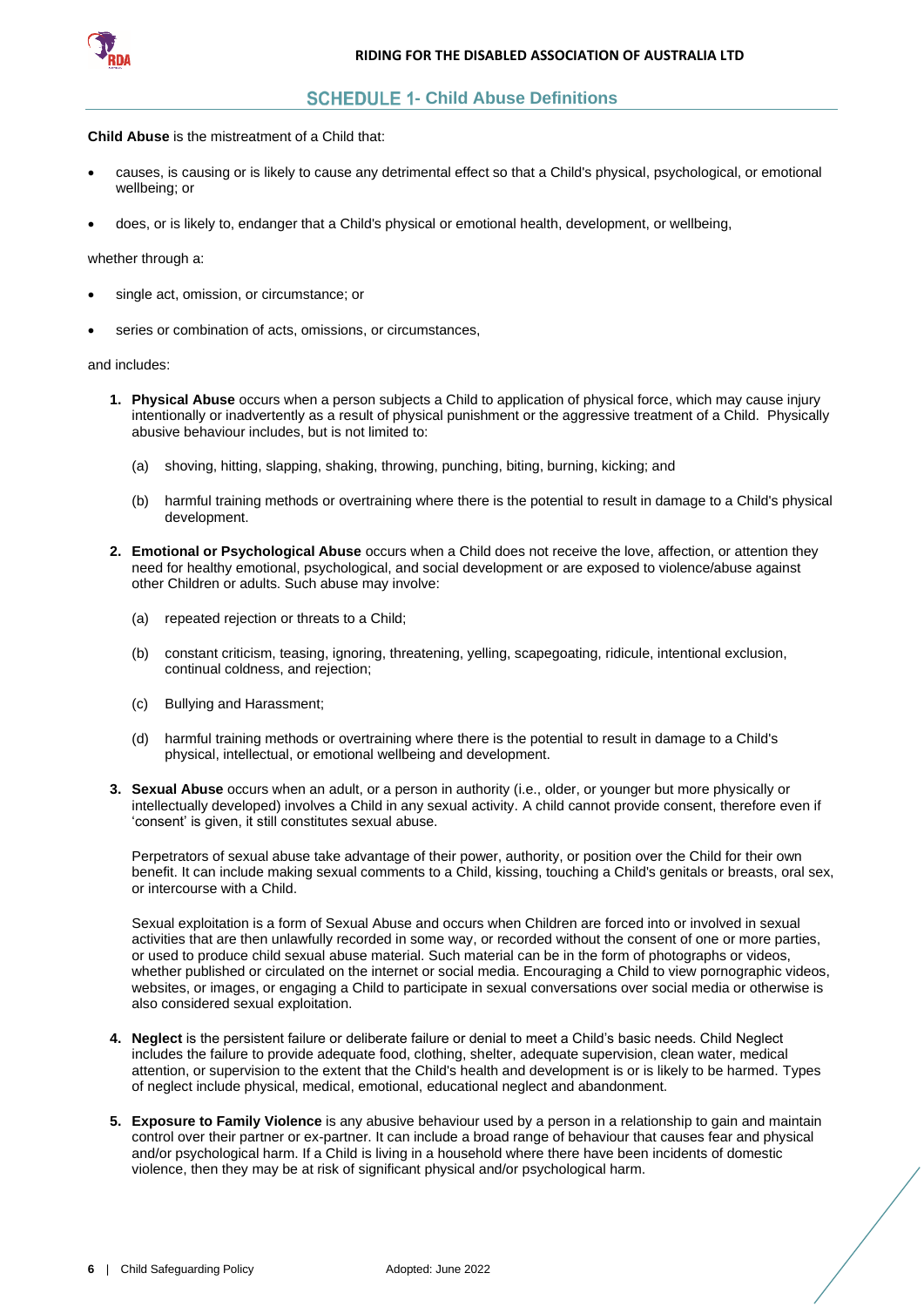

# **Annexure A: Responding to Child Abuse Allegations**

# <span id="page-7-0"></span>**You must ACT.**

As a person involved in Riding for the Disabled you play a crucial role in protecting Children. You must follow the four actions set out below when responding to any Child Abuse allegations.

# **Action 1 - Responding**

**If a Child is at risk of immediate harm, you must ensure their safety by:**

- Calling 000 for medical and/or police assistance to respond to urgent health or safety concerns;
- Administering first aid, if required:
- Separating at-risk Child and others involved;
- Identifying an appropriate contact person for any on-going liaison with the Police.

If there is no immediate harm, go to Action 2 below.

# **Action 2 – Reporting**

If you suspect, on reasonable grounds that a Child was, is, or is at risk of being abused and/or neglected, you must report it to the police and/or the relevant State/Territory child protection agency.

If the alleged Child Abuse is occurring in a Relevant Organisation, it must also be documented on the Report Form found at [MAKE AN INTEGRITY COMPLAINT OR REPORT | Sport Integrity Australia.](https://www.sportintegrity.gov.au/contact-us/make-an-integrity-complaint-or-report)

You must also report internally to your designated contact in your sport, who then needs to report to the Integrity Unit, CEO and Board.

# **Action 3 – Contact**

You must contact the police and/or the relevant child protection agency to determine the information that may be shared with parents/guardians, and who should lead this contact (i.e., police, child protection department or Relevant Organisation representative). This could include advice:

- 1. Not to contact the parents or guardians in circumstances where they are alleged to have engaged in the abuse.
- 2. To contact the parents/guardians and provide agreed information as soon as possible.

# **Action 4 - Support**

- Support should be provided to any Child that has experienced abuse.
- It is important that the person providing support to the Child does not attempt to provide support which is outside of the scope of their role.
- Support should include maintaining a calm open manner when listening to any allegations and disclosures, while avoiding seeking detailed information or asking leading questions.
- This information needs to be well documented and shared with Riding for the Disabled's designated contact.
- Further support for the Child, relevant adults and others involved may be required, including a referral to wellbeing or healthcare professionals and or the development of a safety plan.

# **RDAA Child Safe Contact:**

# **Edwina Boase-Stratford**

coaching@rda.org.au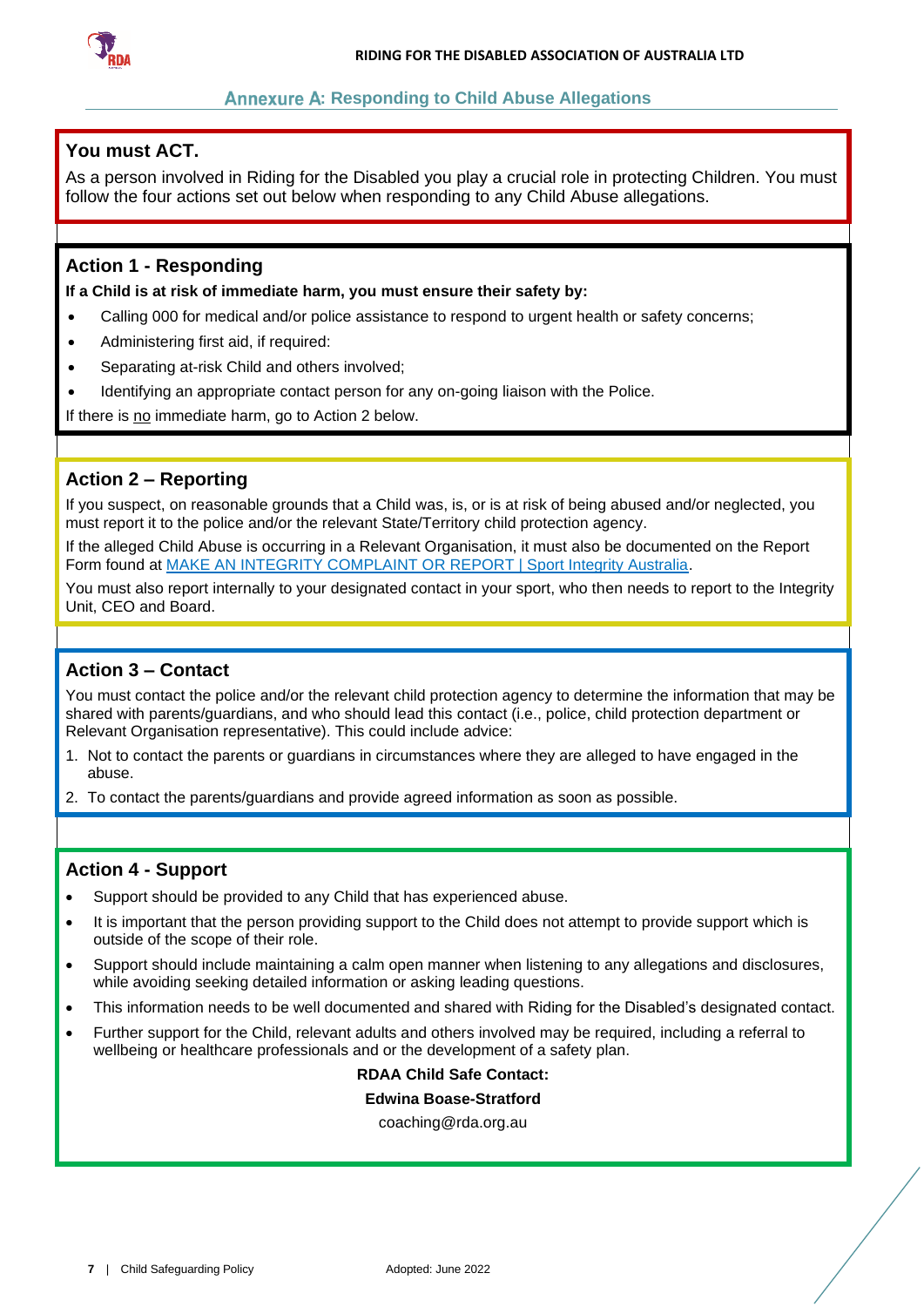

# **Annexure B: Child Safe Commitment & Practices**

#### <span id="page-8-0"></span>**1. CHILD SAFE COMMITMENT STATEMENT**

RDAA is committed to ensuring the safety and wellbeing of all Children that are involved in our sport. Our policies and procedures seek to address risks to child safety and to establish child safe culture and practices.

#### **1.1 We are committed to keeping Children safe**

- (a) Through our Child Safeguarding Policy, we document our clear commitment to keeping Children safe from abuse and neglect.
- (b) We communicate our commitment to all our staff and volunteers and give them access to a copy of our commitment statement.

#### **1.2 We promote equity and respect diversity**

- (a) We actively anticipate Children's diverse circumstances and respond effectively to those with additional vulnerabilities.
- (b) We give all Children access to information, support, and a complaints process.
- (c) We consider the needs of all Children, particularly Aboriginal and Torres Strait Islander Children, Children with a disability, LGBTQI Children and Children from culturally and linguistically diverse backgrounds.

### **1.3 Our staff and volunteers know the behaviour we expect**

- (a) We ensure that each person involved in our delivery of services to Children understands their role and the behaviour we expect in relation to keeping Children safe from abuse and neglect through application of our Child Safe Practices.
- (b) We utilise clear position descriptions which clearly state relevant child safe requirements.
- (c) We have Child Safe Practices, which are approved and endorsed by Sport Integrity Australia and the RDAA Board that outlines our expectations for behaviour towards Children.
- (d) Our staff and volunteers are given a copy of and have access to the Child Safe Practices.
- (e) Our staff and volunteers indicate, in writing, that they have read and are committed to the Child Safe Practices.

#### **1.4 We minimise the likelihood of recruiting a person who is unsuitable**

- (a) We have appropriate measures in place to minimise the likelihood that we will recruit staff or volunteers who are unsuitable to work/volunteer with Children.
- (b) We will meet the requirements of the relevant state or territory Working with Children Check regulations.

#### **1.5 Induction and training are part of our commitment**

- (a) We will provide all new staff, volunteers, and participants with information about our commitment to Child Safety including our Child Safeguarding Policy, Child Safe Practices and Responding to Child Abuse Allegations.
- (b) We support ongoing education and training for our staff and volunteers to ensure child safety information is provided and updated as required.
- (c) We ensure that our staff and volunteers have up-to-date information relevant to specific legislation applying in the state or territory they are based in or where they may travel to as a part of their duties.

#### **1.6 We encourage the involvement of Children and their parents**

- (a) We involve and communicate with Children and their families in developing a safe, inclusive, and supportive environment. We will provide information to Children and their parents/carers (such as brochures, posters, handbooks, guidelines) about:
	- (i) our commitment to keeping Children safe and communicating their rights;
	- (ii) the behaviour we expect of our staff and volunteers and of themselves;
	- (iii) our policy about responding to child abuse.
- (b) We have processes for encouraging two-way communication with Children and families.
- (c) We seek their feedback and have a process for responding.
- (d) We respect diversity and seek to facilitate effective communication and involvement.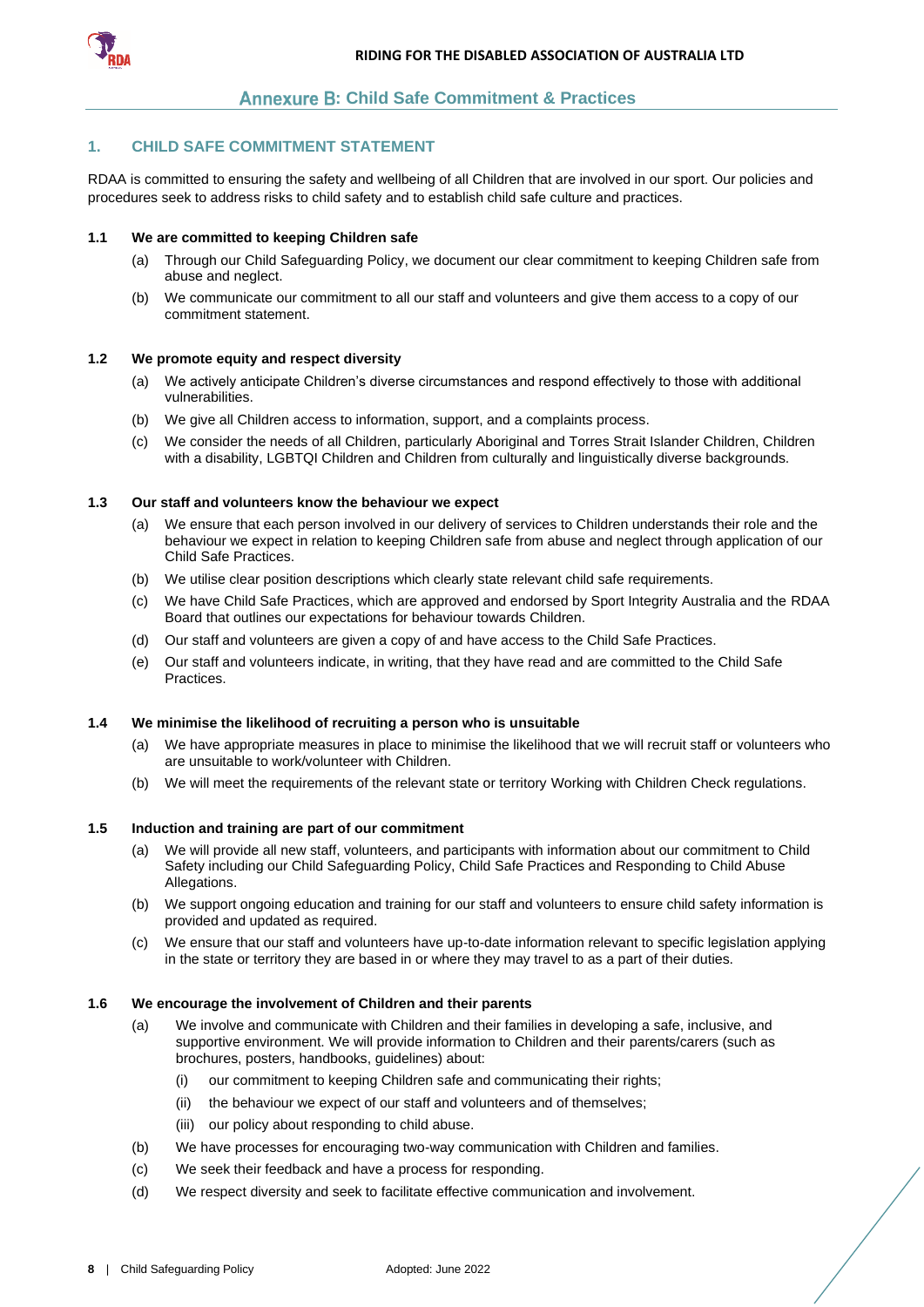

#### **1.7 Our staff and volunteers understand their responsibility for reporting child abuse**

- (a) Our policy for responding to child abuse is approved and endorsed by RDAA Board and applies to all our staff and volunteers. Staff and volunteers must:
	- (i) immediately report abuse or neglect and any concerns with policies, practices or the behaviour of staff and volunteers;
	- (ii) meet any legislated mandatory or other jurisdictional reporting requirements;
	- (iii) follow a specified process when reporting abuse or neglect.
- (b) Our staff and volunteers are given a copy of and have access to the Complaints, Disputes and Discipline Policy and understand the implications of the policy for their role.
- (c) We document any allegation, disclosure or concern regarding child abuse and monitor responses to all allegations, disclosures, or concerns.

#### **1.8 We maintain and improve our policies and practices**

- (a) We are committed to maintaining and improving our policies, procedures, and practices to keep Children safe from neglect and abuse.
- (b) We have assigned responsibility for regularly maintaining and improving our policies and procedures to the National Integrity Manager.
- (c) We monitor our staff, volunteers, and external providers to ensure appropriate practice, behaviour and policies are followed.
- (d) We require our staff and volunteers to disclose convictions or charges affecting their suitability to work with Children. We review police record and WWCC checks regularly.
- (e) We have formally reviewed our service delivery to identify and document potential risks to Children.
- (f) We undertake formal reviews, at least annually, to identify and document potential risks to Children associated with our service delivery.

#### **2. CHILD SAFE PRACTICES**

- RDAA is committed to safeguarding everyone involved in our organisation including Children in our care, ensuring that they feel and are safe. RDAA Child Safe Practices have been developed to identify and prevent behaviour that may be harmful to the Children in our sport.
- A breach of the Child Safe Practices is a breach of the Child Safeguarding Policy and will be managed by the Complaints, Disputes and Discipline Policy.
- There may be exceptional situations where aspects of the Child Safe Practices do not apply, for example in an emergency it may be appropriate to physically restrain a child. However, it is crucial that, where possible, you seek authorisation prior to taking action that does not comply with these standards or that you notify a Relevant Organisation as soon possible after any incident in which these standards are not complied with.

#### **2.1 Sexual misconduct**

- (a) Under no circumstances is any form of 'sexual behaviour' to occur between, with, or in the presence of Children.
- (b) 'Sexual behaviour' needs to be interpreted widely, to encompass the entire range of actions that would reasonably be considered to be sexual in nature, including but not limited to:
	- (i) 'contact behaviour', such as sexual intercourse, kissing, fondling, sexual penetration or exploiting a child through prostitution; and
	- (ii) 'non-contact behaviour', such as flirting, sexual innuendo, inappropriate text messaging, inappropriate photography or exposure to pornography or nudity.

#### **2.2 Professional boundaries**

- (a) Relevant Persons must act within the scope of their role (as specified in their position description or contract) when working with Children who are involved or have been involved in our sport. They must not:
	- (i) provide any form of support to a child or their family unrelated to the scope of their role, where there is no existing social, personal, or family relationship (e.g., financial assistance, babysitting, provide accommodation);
	- (ii) use a personal phone, camera, or video camera to take images of Children;
	- (iii) exhibit any type of favouritism towards a Child;
	- (iv) transport Children unless specifically approved;
	- (v) give gifts/presents to Children other than the provision of official awards;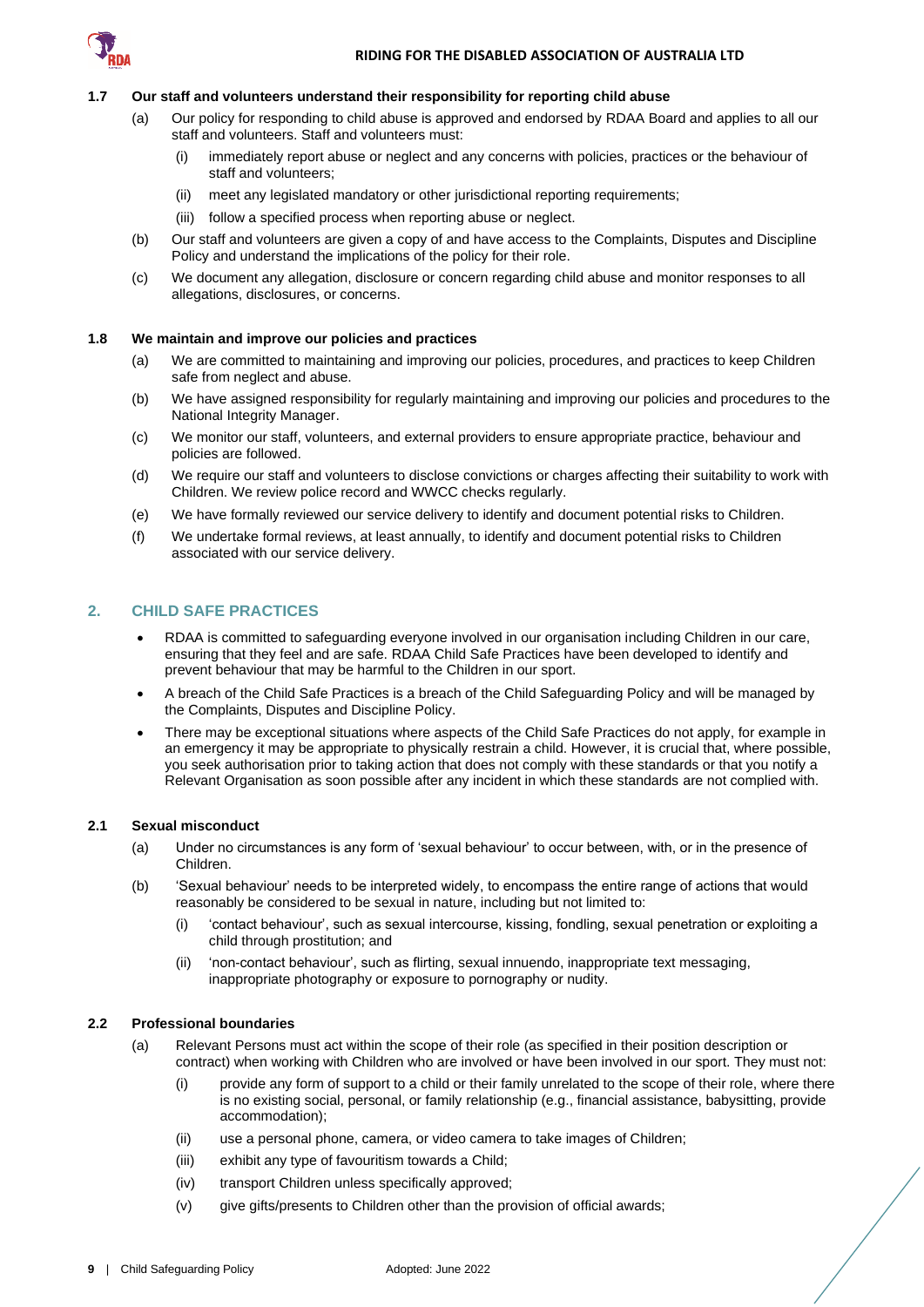

#### **RIDING FOR THE DISABLED ASSOCIATION OF AUSTRALIA LTD**

- (vi) engage in open discussions of a mature or adult nature in the presence of Children;
- (vii) discriminate against any Child, including on the basis of gender identity, culture, race, or disability;
- (viii) have one on one contact with a Child outside of authorised sport activities (includes direct contact such as in-person as well as indirect, such as by phone, or online); or
- (ix) accept an invitation to attend any private social function at the request of a Child or their family, where there is no existing social, personal, or family relationship.
- (b) If Relevant Persons become aware of a situation in which a Child requires assistance that is beyond the confines of that person's role, they should undertake any or all of the following at the earliest opportunity:
	- (i) refer the matter to an appropriate support agency;
	- (ii) refer the Child to an appropriate support agency;
	- (iii) contact the Child's parent or guardian;
	- (iv) seek advice from a Relevant Organisation.

## **2.3 Use of language and tone of voice**

Language and tone of voice used in the presence of Children should:

- (a) provide clear direction, boost their confidence, encourage, or affirm them;
- (b) not be harmful to Children. In this respect, not use language that is:
	- (i) discriminatory, racist, or sexist;
	- (ii) derogatory, belittling, or negative, for example, by calling a Child a 'loser' or telling them they are 'too fat';
	- (iii) intended to threaten or frighten; or
	- (iv) profane or sexual.

## **2.4 Positive guidance (Discipline)**

- (a) Children participating in our sport will be made aware of the acceptable limits of their behaviour so that we can provide a positive experience for all participants.
- (b) Relevant Persons and Relevant Organisations must use appropriate techniques and behaviour management strategies to ensure:
	- (i) an effective and positive environment; and
	- (ii) the safety and/or wellbeing of Children and personnel participating in sport.
- (c) Relevant Persons and Relevant Organisations must use strategies that are fair, respectful, and appropriate to the developmental stage of the Children involved.
- (d) Children need to be provided with clear directions and given an opportunity to redirect their behaviour in a positive manner.
- (e) Under no circumstances are Relevant Persons or Relevant Organisations to take disciplinary action involving physical punishment or any form of treatment that could reasonably be considered as degrading, cruel, frightening or humiliating.

# **2.5 Supervision**

- (a) Children participating in our sport programs and services must always be supervised. Supervision must be constant, active, and diligent and requires Relevant Persons to always be in a position to observe each Child, respond to individual needs and immediately intervene if necessary.
- (b) One-to-one unsupervised situations with Children should be avoided, however some services and programs may involve such circumstances (e.g., medical treatment and physical therapy) and in this case, these situations will need to be identified and recorded by the Relevant Organisation.
- (c) Any incident of one-to-one unsupervised contact should be immediately reported to the Relevant Organisations management within 24 hours of the incident occurring.

#### **2.6 Use of electronic or online communications**

- (a) For any electronic or online communication with Children in our sport we adopt a two-deep model, that is, copy in the organisation and a parent or guardian in all communication.
- (b) When communicating with Children, Relevant Organisations and Relevant Persons must ensure content is:
	- (i) directly associated with delivering our services, such as advising that a scheduled event is cancelled;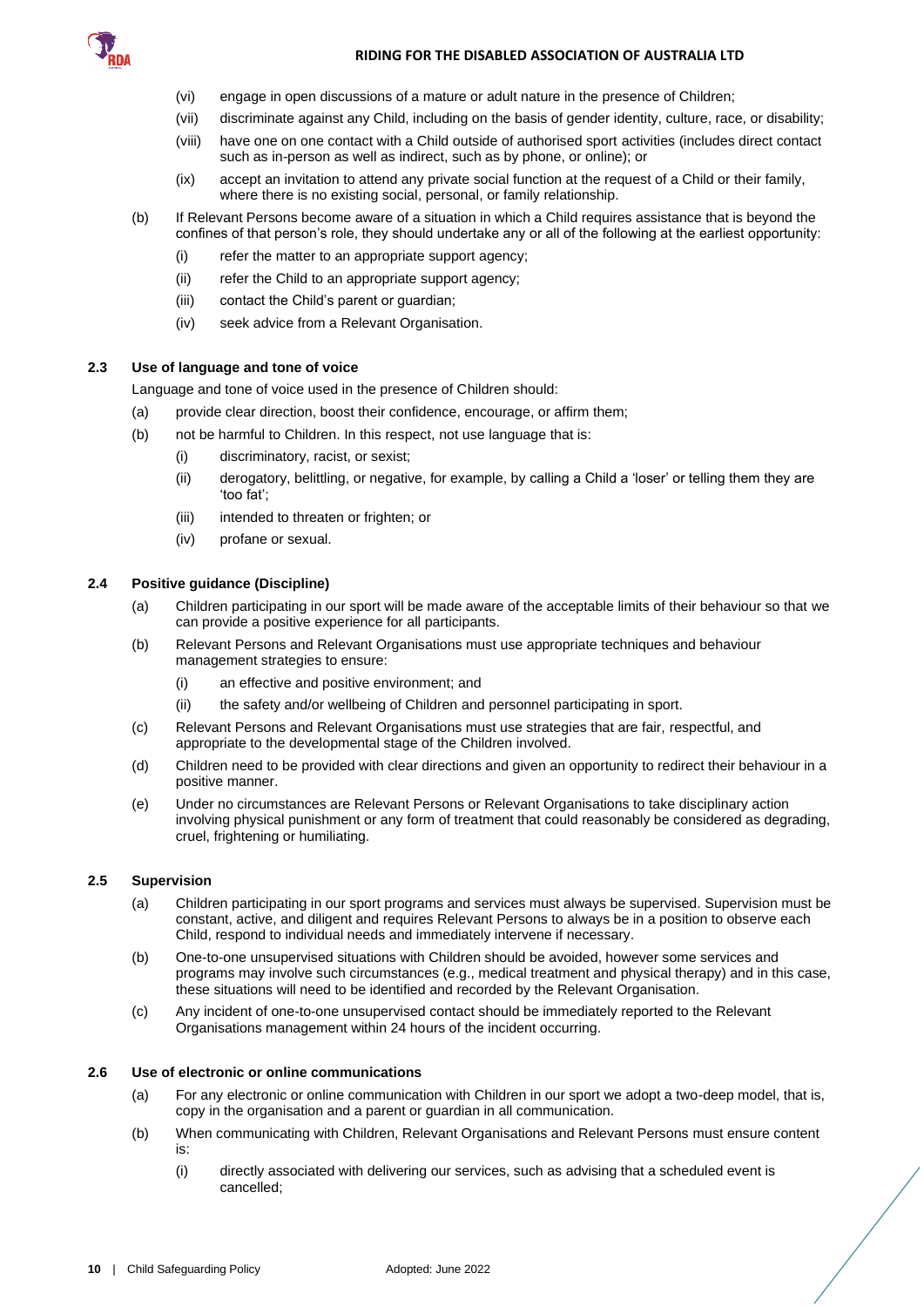

#### **RIDING FOR THE DISABLED ASSOCIATION OF AUSTRALIA LTD**

- (ii) concise with personal or social content limited only to convey the message in a polite and friendly manner;
- (iii) devoid of any sexualised language; and
- (iv) not promoting unauthorised social activity or contact.

# **2.7 Photographs of Children**

- (a) Children are to be photographed or videoed while involved in our sport only if:
	- (i) the Child's parent or guardian has provided prior written approval for the photographs to be taken or for the video footage to be captured;
	- (ii) the context is directly related to participation in our sport;
	- (iii) the Child is appropriately dressed and posed; and
	- (iv) the image is taken in the presence of other personnel.
- (b) Relevant Organisations and Relevant Persons must not distribute images or videos (including as an attachment to an email) to anyone outside our sport organisation other than the Child photographed or their parent, without organisational knowledge and approval.
- (c) Images (digital or hard copy) are to be stored in a manner that prevents unauthorised access by others and will be destroyed or deleted as soon as they are no longer required.
- (d) Images are not to be exhibited online or in publications (annual report) without parental knowledge and approval (through a signed image consent form), or such images must be presented in a manner that deidentifies the Child. Any caption or accompanying text may need to be checked so that it does not identify a Child if such identification is potentially detrimental.

# **2.8 Physical contact with Children**

- (a) Any physical contact with Children must be appropriate to the delivery of our sport programs or services and based on the needs of the Child such as assisting with the use of equipment, technique, treatment by a health practitioner or administrating first aid.
- (b) Under no circumstances should Relevant Persons have contact with Children participating in our programs and services that:
	- (i) involves touching of genitals, buttocks, or the breast area other than as part of delivering medical or allied health services;
	- (ii) would appear to a reasonable observer to have a sexual connotation;
	- (iii) is intended to cause pain or distress to the Child (e.g., corporal punishment);
	- (iv) is overly physical (e.g., wrestling, horseplay, tickling or other roughhousing);
	- (v) is unnecessary (e.g., assisting with toileting when a Child does not require assistance); or
	- (vi) is initiated against the wishes of the Child, except if such contact may be necessary to prevent injury to the Child or to others, in which case:
		- physical restraint should be a last resort;
		- the level of force used must be appropriate to the specific circumstances, and aimed solely at restraining the Child to prevent harm to themselves or others; and
		- the incident must be reported to management as soon as possible.
- (c) Relevant Persons are required to report to the Relevant Organisation any physical contact initiated by a Child that is sexualised and/or inappropriate, for example, acts of physical aggression, as soon as possible, to enable the situation to be managed in the interests of the safety of the Child, Relevant Persons, and any other participants.

#### **2.9 Overnight stays and sleeping arrangements**

- (a) Overnight stays involving Children are to occur only with the Relevant Organisations approval and consent of a parent or guardian of the Children involved.
- (b) Written approval must be obtained prior to the overnight stay. Written approval could include electronic messaging formats such as email or SMS.
- (c) Practices and behaviour by Relevant Persons involved during an overnight stay must be consistent with the practices and behaviour expected during delivery of our sport at all other times.
- (d) Standards of conduct that must be observed by Relevant Organisations and Relevant Persons involved during an overnight stay include:
	- (i) Children are provided with privacy when bathing, toileting, and dressing;
	- (ii) appropriate dress standards are observed when Children are present such as no exposure to adult nudity;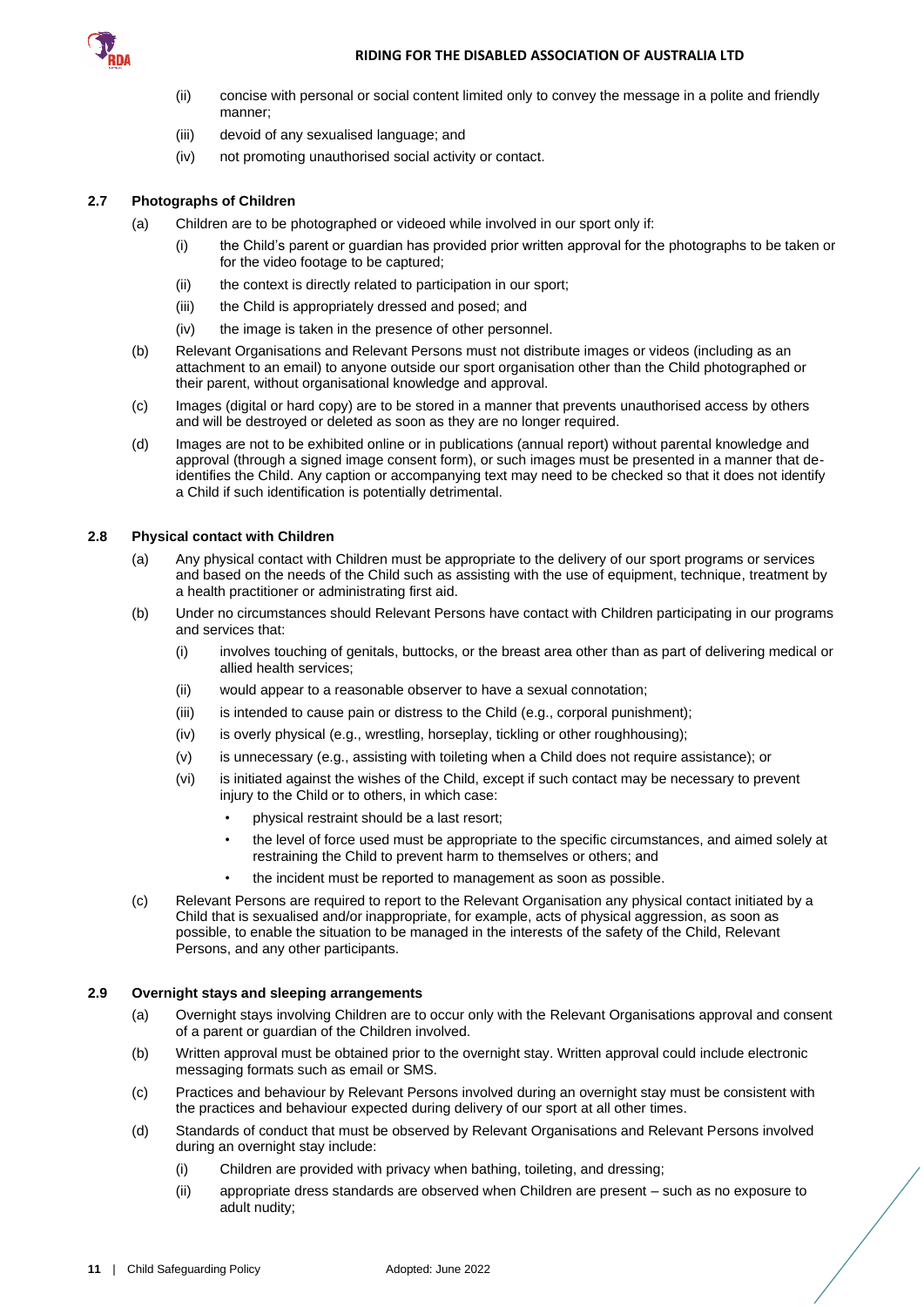

- (iii) Children will not be exposed to pornographic material, for example, through movies, television, the internet, or magazines;
- (iv) Children will not be left under the supervision or protection of unauthorised persons such as accommodation staff, or peers;
- (v) sleeping arrangements will not compromise the safety of Children such as unsupervised sleeping arrangements or Children sharing a bed or an adult sleeping in the same bed as a Child; and
- (vi) Children have the right to contact their parents, or another adult, if they feel unsafe, uncomfortable, or distressed during the stay.

# **2.10 Change room arrangements**

- (a) Children should be supervised in change rooms whilst ensuring their right to privacy.
- (b) A minimum of two Relevant Persons of the same gender as the group should always be present,
- (c) Relevant Persons must not shower or change at the same time as supervising groups of Children.
- (d) Relevant Persons must avoid one-to-one situations with a Child in a change room area
- (e) Relevant Persons need to ensure adequate supervision in 'public' change rooms when they are used, providing the level of supervision required for preventing abuse by members of the public, adult users, or general misbehaviour, while also respecting a Child's privacy.
- (f) Phones, cameras and recording devices are not to be used in changing rooms and in particular whilst Children are getting dressed.

# **2.11 Use of, possession or supply of alcohol or drugs**

Relevant Persons, whilst responsible for the care of Children, must not:

- (a) use, possess or be under the influence of an illicit drug;
- (b) use or be under the influence of alcohol;
- (c) be impaired by any other legal drug such as prescription or over-the-counter drugs;
- (d) supply alcohol or drugs (including tobacco); or
- (e) supply or administer medicines, except when permitted by law or with the consent of the parent, guardian, or carer of the Child and under a valid prescription for that Child and at the prescribed dosage.

# **2.12 Parent/Guardian Involvement**

Relevant Organisations must:

- (a) ensure that a parent/guardian is involved in any significant decision, including the signing of any documentation in relation to their Child's involvement in Riding for the Disabled.
- (b) conduct all training sessions in open locations and allow parents/guardians to watch their Children during training.
- (c) make parents/guardians aware of the standard of behaviour required when watching their Child during training. Parents/guardians displaying inappropriate conduct may be asked to leave but may not be denied access for an undetermined amount of time.

# **2.13 Transporting Children**

- (a) Children are only to be transported in circumstances that are directly related to the delivery of our sport programs and services.
- (b) Other than in an emergency, it is not acceptable for Relevant Persons to transport Children without prior written approval from their parent or guardian. Gaining approval involves providing information about the proposed journey, including the:
	- (i) form of transport to be used;
	- (ii) reason for the journey;
	- (iii) route to be followed, including any stops or side trips; and
	- (iv) details of anyone who will be present during the journey
- (c) When transporting Children, the Relevant Person must drive responsibly, not be impaired by alcohol or any other mind-altering substances, have an unrestricted drivers' licence and to the extent practicable, not be alone in the car with a Child.
- (d) Children may only be transported in a vehicle when the manufacturer stated capacity is adhered to and seatbelts and child restraints must meet Australian Standards (AS/NZS1754).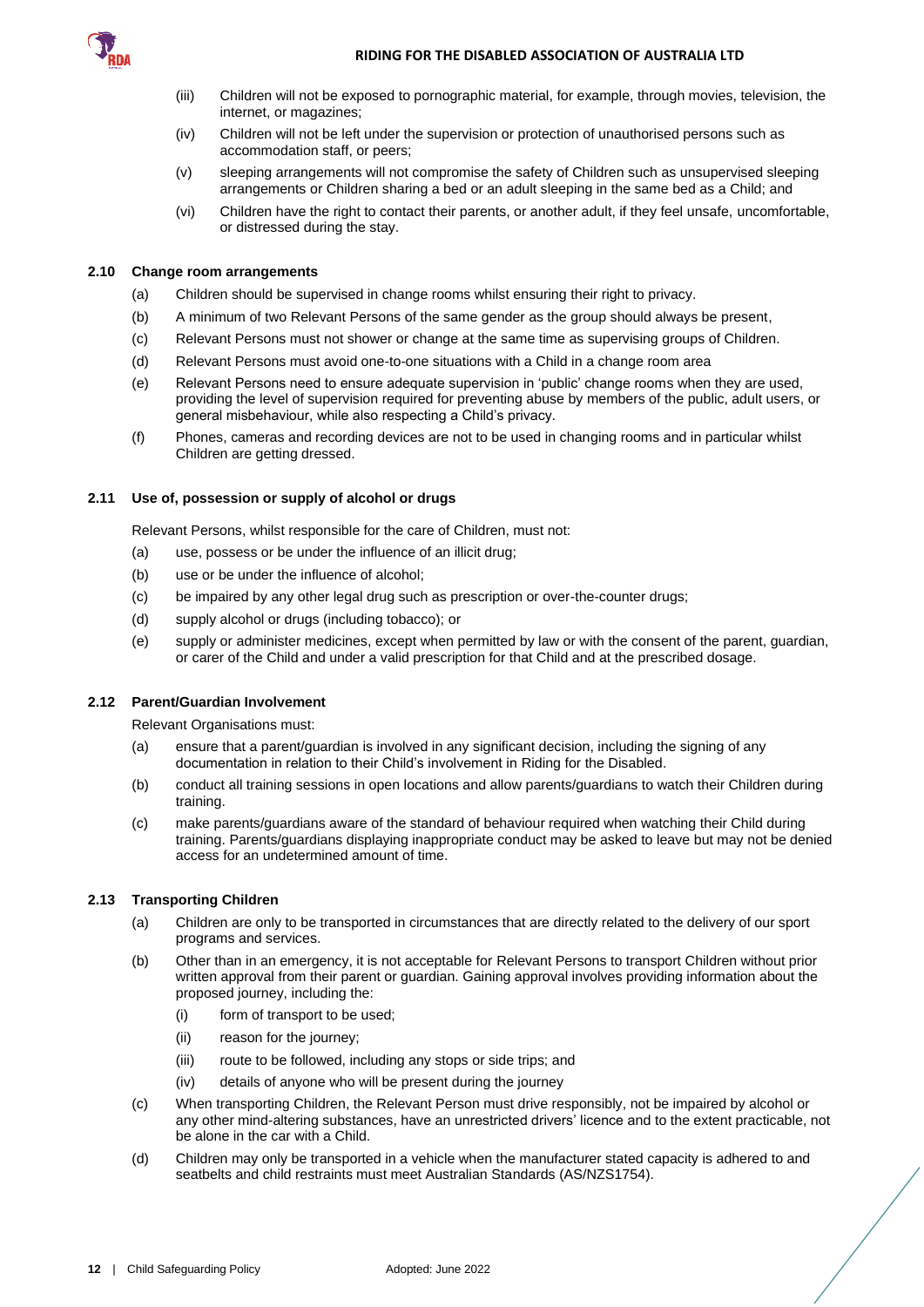

#### **2.14 Drop off and Pick up of Children**

Relevant Organisations must:

- (a) ensure Children and their parent or guardian know the time and location of training and matches, including start and finish times.
- (b) arrive before scheduled practice or game times to ensure that Children are not left unattended.
- (c) have an accessible register of parent and guardian emergency contact numbers and an operational phone.
- (d) ensure they are aware of alternative pick up arrangements for Children and that the parent or guardian has provided consent.
- (e) ensure that if a parent or guardian is late, they make reasonable attempts to contact them. It is not the responsibility of Relevant Persons to transport Children home if their parent or guardian is late for pick up.
- (f) not leave the training or match until all Children have been collected by their parent or guardian.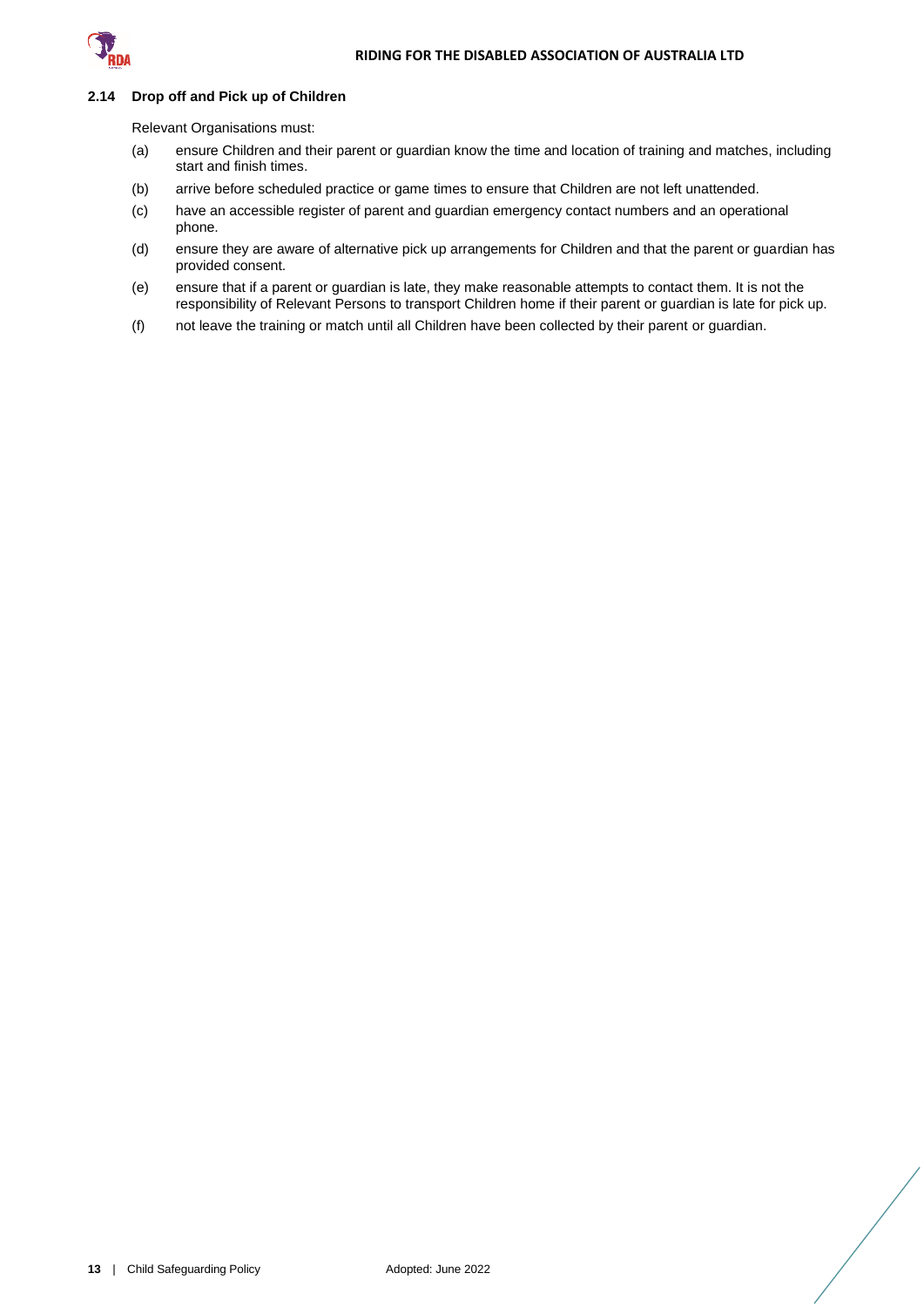

# **Annexure C: Recruitment & Screening**

<span id="page-14-0"></span>These recruitment and screening requirements have been developed to provide a fair, safe, consistent, and comprehensive recruitment process across our sport. Our sport takes child protection seriously and ensures that the organisation recruits' personnel that are suitably qualified and committed to providing professional, safe, and enjoyable programs and services to Children.

# **1. Child-Related Positions**

- 1.1 All roles within our sport (employees and volunteers) both new and existing must be assessed using Appendix 1: Child-Related Position Assessment.
- 1.2 A child-related position means a position that involves or may involve contact with children, either under the position description or due to the nature of the role.
- 1.3 Positions assessed as 'child-related' must be appointed using the recruitment and screening process outlined in Annexure C.

### **2. Position Descriptions**

- 2.1 Developing appropriate selection criteria for a position is a valuable first step to reducing the risk of appointing someone who poses a child safety risk.
- 2.2 Examples of appropriate selection criteria may include: 'Must have experience working with Children.' 'Must be able to demonstrate an understanding of appropriate behaviours when engaging with Children.'

#### **3. Advertising**

3.1 All positions identified as child-related will include the following statement in the position description and any advertising: *Riding for the Disabled is committed to protecting Children from harm. We require all applicants that will work with Children to undergo an extensive screening process prior to appointment.*

#### **4. Interviews**

- 4.1 All applicants for child-related positions are required to attend at least one interview, preferably in person or on a videoconference (e.g., Zoom etc.).
- 4.2 During the interview, questions regarding the applicant's suitability to work with Children must be included. Refer to Appendix 2: Interview Requirements and Sample Questions.

#### **5. Working with Children Checks**

- 5.1 Working with Children Check (WWCC) laws aim to prevent people who pose a risk from working with Children as paid employees or volunteers. WWCC laws are currently in place in all Australian states and territories.
- 5.2 These laws require certain individuals involved in areas such as sport and recreation to undertake a check to determine their suitability to work (in a paid or volunteer capacity) with Children. Whether a particular individual is required to undertake a check depends on the WWCC laws of the relevant state or territory.
- 5.3 Relevant Organisations must meet the requirements of the relevant state or territory WWCC laws. Specific state and territory requirements can be found [here.](https://aifs.gov.au/cfca/publications/pre-employment-screening-working-children-checks-and-police-checks/part-b-state-and)
- 5.4 All personnel that require a WWCC will supply a copy of it to, or be validated by, the organisation making the appointment.
- 5.5 Relevant Organisations may not engage a person who does not have a satisfactory WWCC in the relevant jurisdiction(s).
- 5.6 Regardless of whether an individual is required or otherwise eligible to obtain a WWCC in the relevant jurisdiction(s), it is a serious breach of the Child Safe Policy if an individual:
	- (a) who has convictions that would make them ineligible to be granted a WWCC is appointed to a child-related position in our sport; or
	- (b) continues in a child-related position if they have been charged or convicted of a crime that would make them ineligible to be granted a WWCC.
- 5.7 Relevant Persons are required to report any criminal conviction or charge that indicates that they may present a potential risk to the Children to whom they help deliver programs or services, such as illegal drug possession or use, gun crimes and assault including adult sexual assault.

#### **6. National Criminal History Record Checks**

6.1 Depending on the relevant jurisdictional legislation a Relevant Organisations may require the preferred candidates to have completed a 'national criminal history record check' (also known as a 'police check') where the candidate does not otherwise meet the jurisdictional threshold to apply for and obtain a WWCC.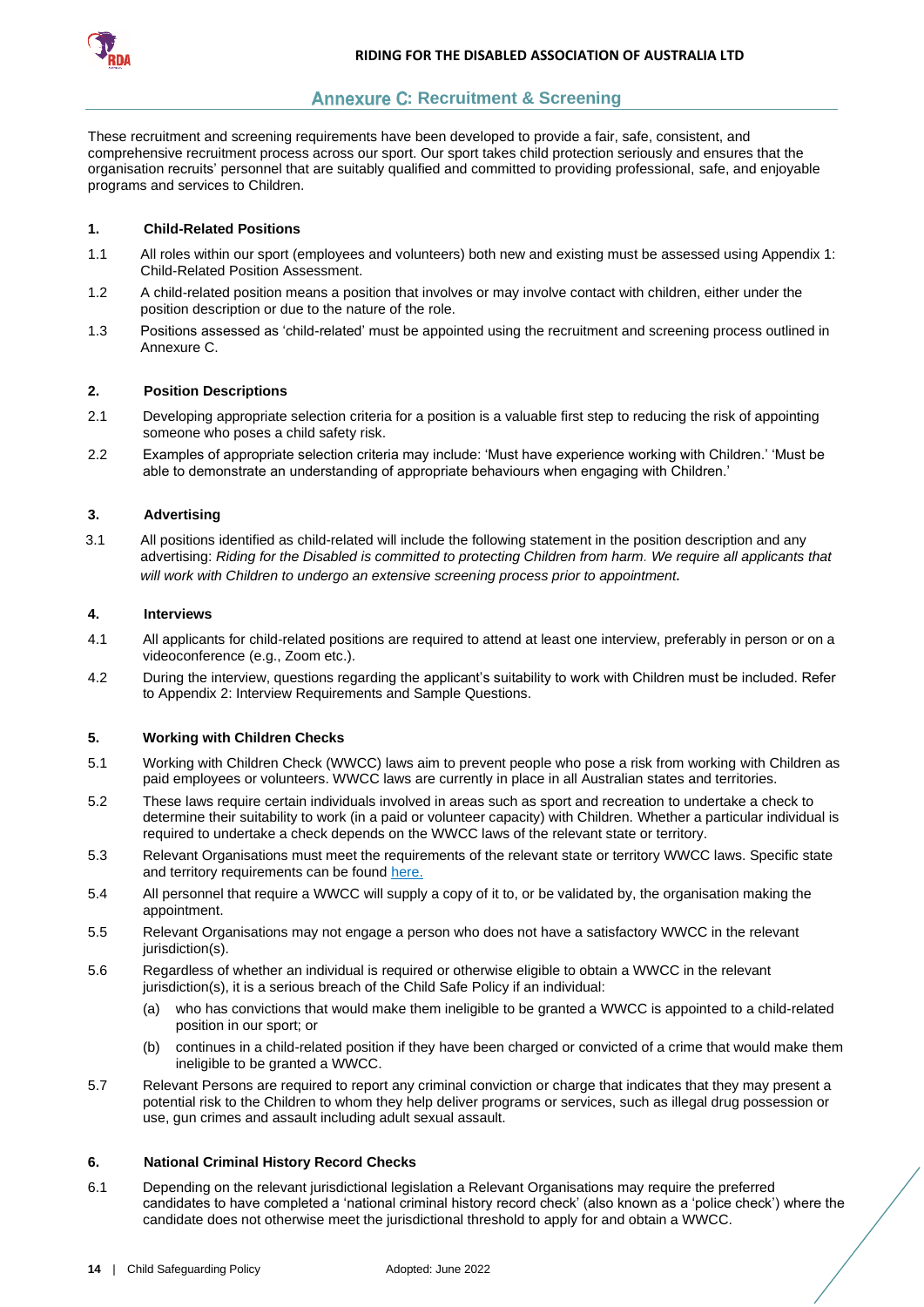

- 6.2 A criminal history does not automatically preclude an applicant from being appointed unless their criminal history suggests that they may pose a risk to Children. If there is information relevant to the employment decision, the applicant will be provided with an opportunity to respond to the contents of their police check (if they wish to do so).
- 6.3 The decision to appoint or not appoint an applicant because of a police check result, along with the rationale for that decision, must be communicated to the applicant by the Relevant Organisation.
- 6.4 A copy of the police check must not be retained. The original must either be returned to the applicant if requested or be destroyed in a secure manner on completion of the recruitment process. If the applicant is appointed, a record of the date and certificate number of the police check should be recorded in their personnel file.

## **7. International Criminal History Record Checks**

- 7.1 Any applicant who has resided overseas for 12 months or more in the last ten years must obtain an international criminal check.
- 7.2 Some countries will not release information regarding an individual for personal or third-party purposes. Where police records checks cannot be made, reference checks must be conducted with at least two referees that personally knew the individual whilst they were residing in the other country.
- 7.3 The Relevant Organisation must inform the applicant that referees will be asked whether they have knowledge or information concerning the applicant that would adversely affect the applicant from performing the job, including any relevant criminal offences. The credentials of persons acting as referees must be verified and can include previous employers or government officials).
- 7.4 Overseas applicants should not commence until this process is satisfactorily completed.

#### **8. Monitoring compliance**

Relevant Organisations will ensure that all personnel in child-related positions have a current WWCC as specified in state and territory legislation: [https://aifs.gov.au/cfca/publications/pre-employment-screening-working-children](https://aifs.gov.au/cfca/publications/pre-employment-screening-working-children-checks-and-police-checks/part-overview)[checks-and-police-checks/part-overview](https://aifs.gov.au/cfca/publications/pre-employment-screening-working-children-checks-and-police-checks/part-overview)

#### **9. Reference checks**

- 9.1 The Relevant Organisation will conduct a minimum of two reference checks for the preferred applicant to gather additional information about the applicant's suitability to work in the role for which they have applied.
- 9.2 The selected referees must:
	- (a) be able to provide information relating to the applicant's suitability to work with Children;
	- (b) have known the applicant for at least 12 months;
	- (c) not be related to the applicant;
	- (d) be able to vouch for the applicant's reputation and character.

**Please note**: Written character references are not sufficient unless also followed up and verified through direct contact.

9.3 Referees will be asked directly about any concerns they may have about the applicant working with Children. Refer to Appendix 3: Reference Check Requirements and Sample Questions.

#### **10. Qualification and registration checks**

Educational or vocational qualifications, or professional registration will be verified for the preferred applicant for the position, if applicable.

#### **11. Minors**

- 11.1 If a person under the age of 18 is appointed to a child-related position, the Relevant Organisation must:
	- (a) comply with the relevant WWCC legislation;
	- (b) undertake appropriate screening (interviews and referee checks);
	- (c) ensure that they are aware that they are bound by the Child Safeguarding Policy, Child Safe Practices and the obligations associated with working with Children; and
	- (d) obtain information about any pre-existing relationships, especially where the Child-applicant interacts personally with another Child participant.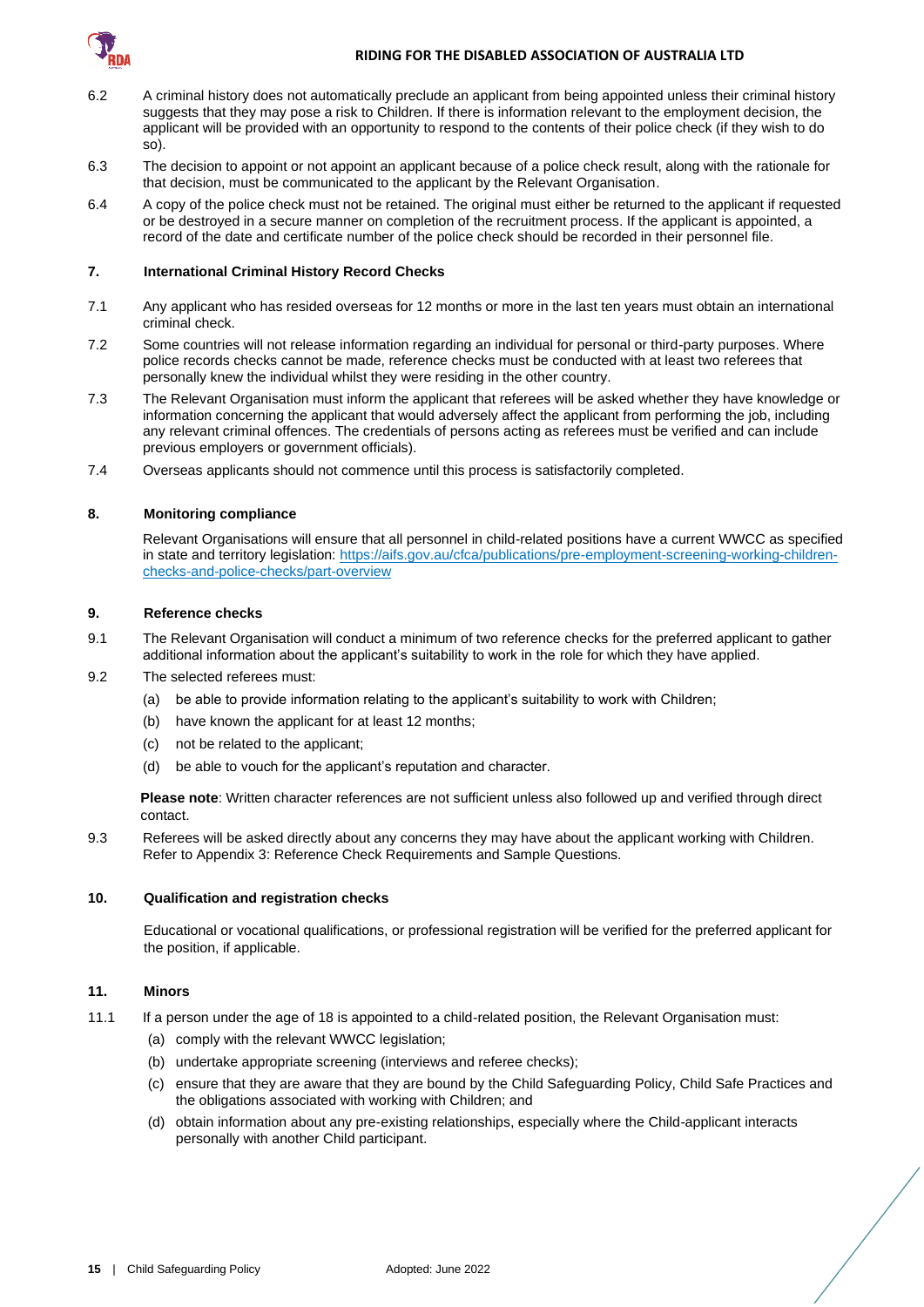

# **Appendix 1: Child-Related Position Assessment**

<span id="page-16-0"></span>Note: State and territory jurisdictions have different requirements regarding screening and WWCC. This child-related position assessment aims to assist Relevant Organisations identify child-related positions however, **it should not be used to determine if a Relevant Person requires a WWCC.**

Specific state and territory requirements can be found [here.](https://aifs.gov.au/cfca/publications/pre-employment-screening-working-children-checks-and-police-checks/part-b-state-and)

| Question - Does the position/activity (paid/unpaid or volunteer):                                              |  | <b>No</b> |
|----------------------------------------------------------------------------------------------------------------|--|-----------|
| Involve supervising children?                                                                                  |  |           |
| Involve being alone with children or engaging with children in a way that is not observed or<br>monitored?     |  |           |
| Involve activities with children away from the organisation's usual location?                                  |  |           |
| Involve direct one-on-one or group contact with children via phone, letter, email, online or social<br>media?  |  |           |
| Involve supervising child-to-child online contact?                                                             |  |           |
| Have access (online or paper based) to a child's or children's personal and/or confidential<br>information?    |  |           |
| Involve the need for physical contact/touching children?                                                       |  |           |
| Involve any of the following: transporting children; over-night supervision; and/or out-of-town<br>activities? |  |           |
| Have a perceived or actual level of authority (including from a child's perspective)?                          |  |           |
| Involve any other type of contact with children?                                                               |  |           |

If you answered YES to one or more of the above questions, the position **is a child-related position**.

The Relevant Organisation is required to undertake the recruitment and screening process as outlined in Annexure C, including conducting interviews and reference checks.

Relevant Organisations must also meet the requirements of the relevant state or territory WWCC laws.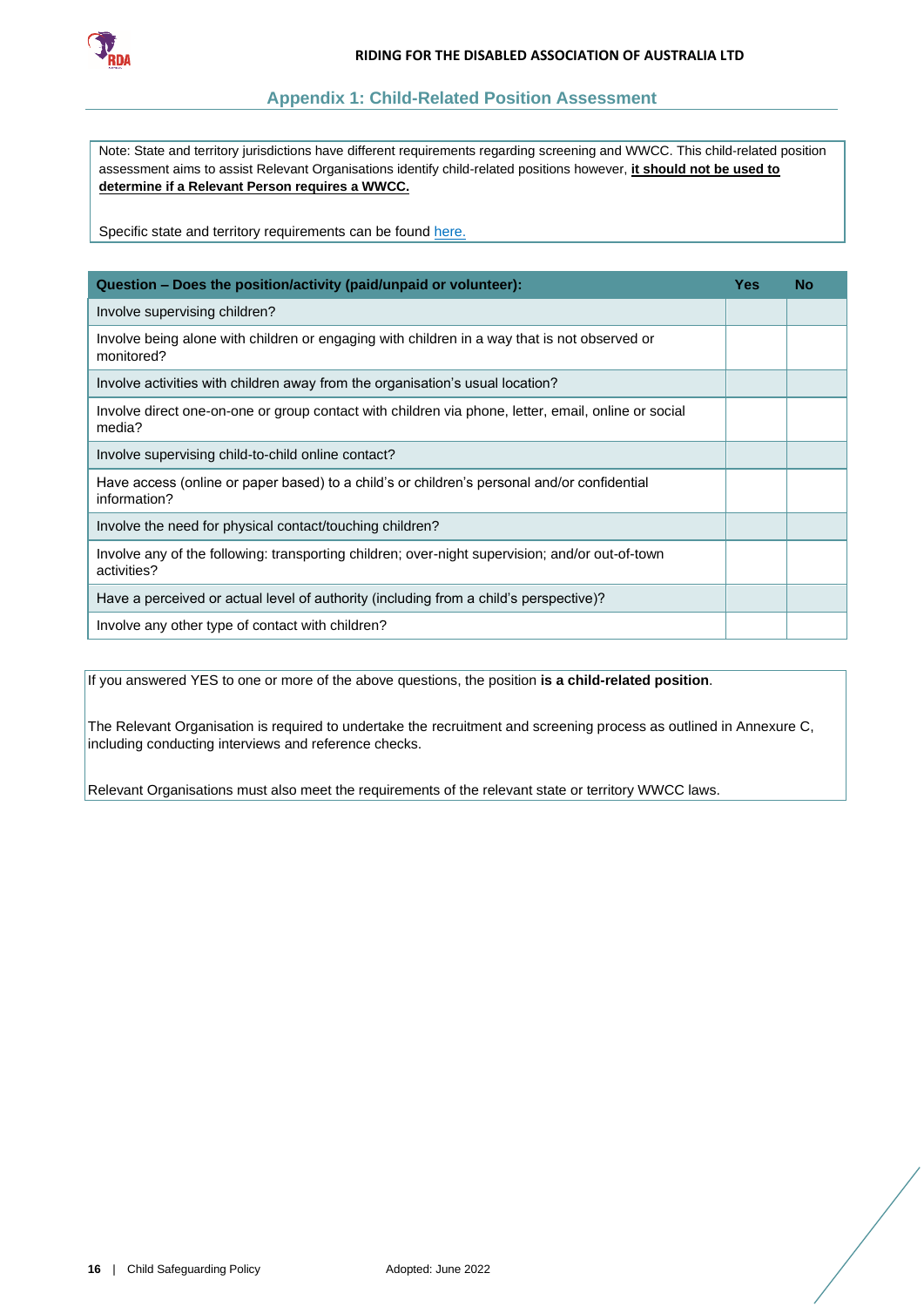<span id="page-17-0"></span>

# **Appendix 2: Interview Requirements and Sample Questions**

- The interview process is a very important step in selecting the right people for your organisation and in identifying any people that may pose a risk of harm to children.
- An open-ended style of behavioural-based questioning will give insights into the applicant's values, attitudes and understanding of professional boundaries and accountability.
- All applicants should be informed during the interview that referees will be contacted as part of any final selection process.

#### **Questions that MUST be asked**

- Would you please tell us about your beliefs and values in relation to working with children?
- Would you please tell us about your awareness and understanding of child protection?
- Would you please tell us about your professional experience, competencies, and qualifications in relation to working with children?
- What boundaries are important when working with children?
- Have you ever had any disciplinary action taken against you in relation to you working with children?

### **Additional Questions (for positions that work predominately with children) that MAY be asked**

- What do you find most rewarding about working with children?
- What do you find most challenging about working with children?
- How would you handle a child that is behaving in a manner that is disruptive in a group setting?
- How do you think your peers, supervisors and referees would describe the way you work with children?
- Are there any children whom you would not wish to work with and, if so, why?
- How would you deal with a child who is acting aggressively?
- Have you ever lost your temper working with children? What was the trigger for this? What was the outcome?
- How would you respond to a child who disclosed they were being subjected to abuse?
- A parent of a child attending your service wants someone from the organisation to care for their child out of hours. What would be your response to this request?
- What would you do if you thought another staff member or volunteer had harmed or was harming a child?
- What would you do if you thought a child was being abused at home?
- Can you tell us about children you have found challenging to work with? What strategies do you use to handle challenging behaviour?
- How would you handle a child that appears sad and refuses to participate in activities?

# **Take notice of your own thoughts and feelings when interacting with the applicant. Ask for more information if the applicant does not provide sufficient information in his or her responses.**

**Red Flags include, but are not limited to:**

- unexplained lengthy gaps in employment history
- strange or inappropriate questions / statements about children
- expresses an interest in spending time alone with children / in working with children of a particular age or gender
- excessive interest in child photography
- being evasive or inconsistent in responding to questions.